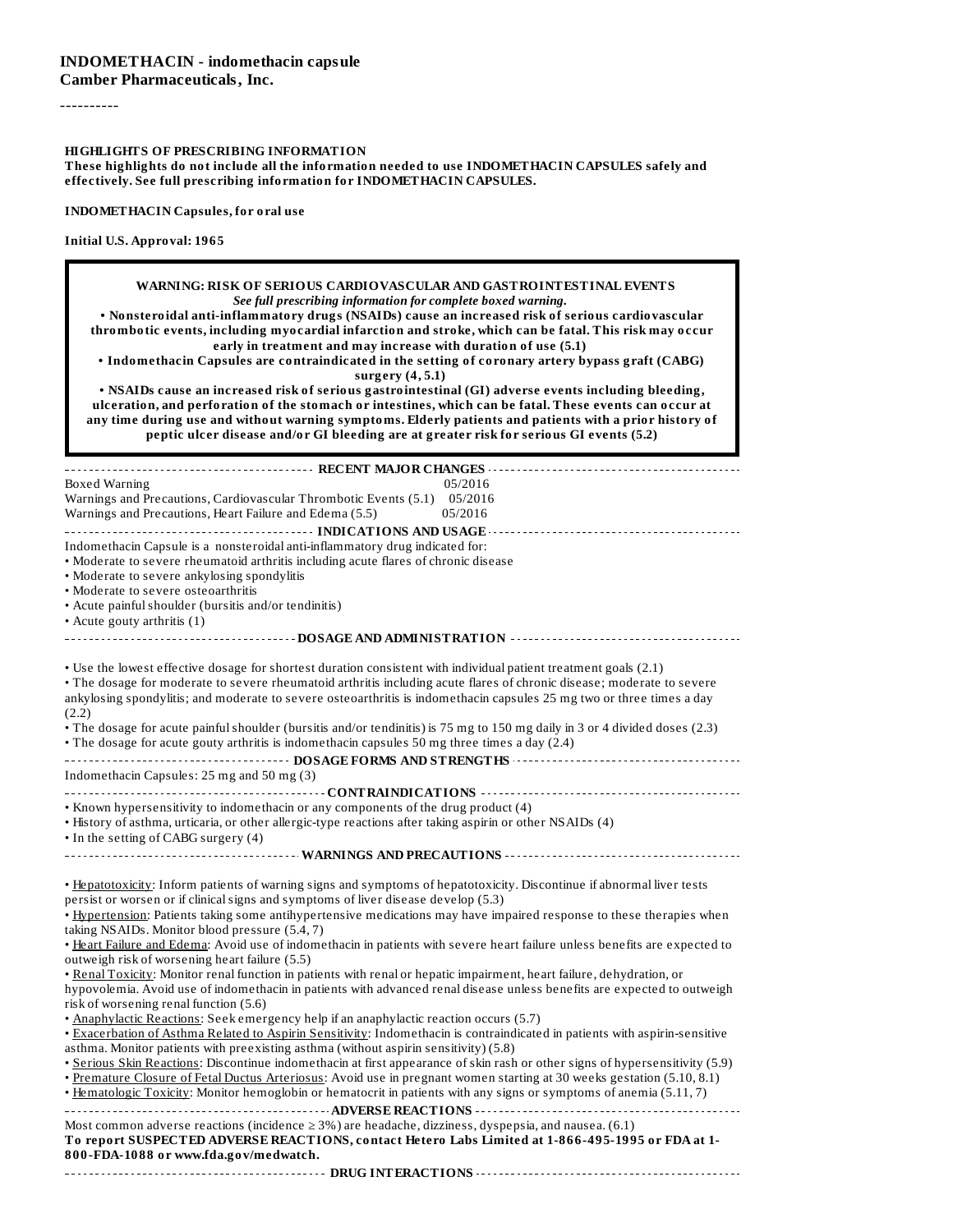• Drugs that Interfere with Hemostasis (e.g. warfarin, aspirin, SSRIs/SNRIs): Monitor patients for bleeding who are concomitantly taking indomethacin with drugs that interfere with hemostasis. Concomitant use of indomethacin and analgesic doses of aspirin is not generally recommended (7)

• ACE Inhibitors, Angiotensin Receptor Blockers (ARB), or Beta-Blockers: Concomitant use with indomethacin may diminish the antihypertensive effect of these drugs. Monitor blood pressure (7)

• ACE Inhibitors and ARBs: Concomitant use with indomethacin in elderly, volume depleted, or those with renal impairment may result in deterioration of renal function. In such high risk patients, monitor for signs of worsening renal function (7)

• Diuretics: NSAIDs can reduce natriuretic effect of furosemide and thiazide diuretics. Monitor patients to assure diuretic efficacy including antihypertensive effects (7)

• Digoxin: Concomitant use with indomethacin can increase serum concentration and prolong half-life of digoxin. Monitor serum digoxin levels (7)

**USE IN SPECIFIC POPULATIONS**

Pregnancy: Use of NSAIDs during the third trimester of pregnancy increases the risk of premature closure of the fetal ductus arteriosus. Avoid use of NSAIDs in pregnant women starting at 30 weeks gestation (5.10, 8) Infertility: NSAIDs are associated with reversible infertility. Consider withdrawal of indomethacin capsules in women who have difficulties conceiving (8.3)

**See 17 for PATIENT COUNSELING INFORMATION.**

**Revised: 11/2019**

## **FULL PRESCRIBING INFORMATION: CONTENTS\* BOXED WARNING**

## **1 INDICATIONS & USAGE**

#### **2 DOSAGE & ADMINISTRATION**

2.1 General Dosing Instructions

- 2.2 Moderate to severe rheumatoid arthritis including acute flares of chronic disease;
- 2.3 Acute painful shoulder (bursitis and/or tendinitis)
- 2.4 Acute Gouty Arthritis

#### **3 DOSAGE FORMS & STRENGTHS**

#### **4 CONTRAINDICATIONS**

#### **5 WARNINGS AND PRECAUTIONS**

- 5.1 Cardiovascular Thrombotic Events
- 5.2 Gastrointestinal Bleeding, Ulceration, and Perforation
- 5.3 Hepatotoxicity
- 5.4 Hypertension
- 5.5 Heart Failure and Edema
- 5.6 Renal Toxicity and Hyperkalemia
- 5.7 Anaphylactic Reactions
- 5.8 Exacerbation of Asthma Related to Aspirin Sensitivity
- 5.9 Serious Skin Reactions
- 5.10 Premature Closure of Fetal Ductus Arteriosus
- 5.11 Hematologic Toxicity
- 5.12 Masking of Inflammation and Fever
- 5.13 Laboratory Monitoring
- 5.14 Central Nervous System Effects
- 5.15 Ocular Effects

#### **6 ADVERSE REACTIONS**

- 6.1 Clinical Trials Experience
- **7 DRUG INTERACTIONS**

#### **8 USE IN SPECIFIC POPULATIONS**

- 8.1 Pregnancy
- 8.2 Lactation
- 8.3 Females and Males of Reproductive Potential
- 8.4 Pediatric Use
- 8.5 Geriatric Use
- **10 OVERDOSAGE**

#### **11 DESCRIPTION**

#### **12 CLINICAL PHARMACOLOGY**

- 12.1 Mechanism of Action
- 12.3 Pharmacokinetics

#### **13 NONCLINICAL TOXICOLOGY**

13.1 Carcinogenesis & Mutagenesis & Impairment Of Fertility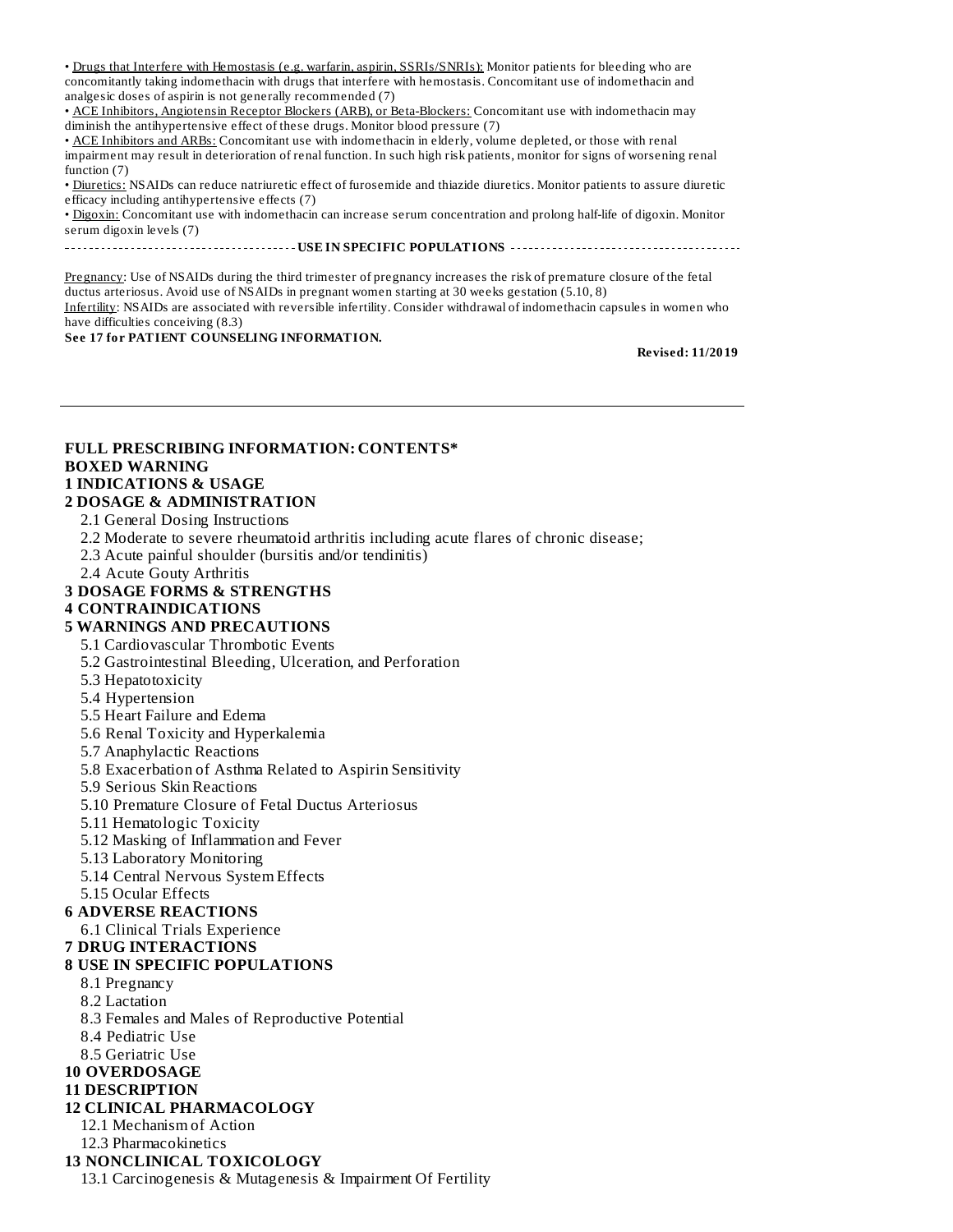#### **14 CLINICAL STUDIES 16 HOW SUPPLIED/STORAGE AND HANDLING 17 PATIENT COUNSELING INFORMATION**

\* Sections or subsections omitted from the full prescribing information are not listed.

#### **FULL PRESCRIBING INFORMATION**

#### **BOXED WARNING**

#### **WARNING: RISK OF SERIOUS CARDIOVASCULAR AND GASTROINTESTINAL EVENTS**

**Cardiovas cular Thrombotic Events**

**• Nonsteroidal anti-inflammatory drugs (NSAIDs) caus e an increas ed risk of s erious cardiovas cular thrombotic events, including myocardial infarction and stroke, which can be fatal. This risk may occur early in treatment and may increas e with duration of us e [***see Warnings and Precautions (5.1)***].**

**• Indomethacin Capsules are contraindicated in the s etting of coronary artery bypass graft (CABG) surgery [***see Contraindications (4) and Warnings and Precautions (5.1)***]. Gastrointestinal Bleeding, Ulceration, and Perforation**

**• NSAIDs caus e an increas ed risk of s erious gastrointestinal (GI) advers e events including bleeding, ulceration, and perforation of the stomach or intestines, which can be fatal. Thes e events can occur at any time during us e and without warning symptoms. Elderly patients and patients with a prior history of peptic ulcer dis eas e and/or GI bleeding are at greater risk for s erious GI events [***see Warnings and Precautions (5.2)***].**

#### **1 INDICATIONS & USAGE**

Indomethacin Capsules are indicated for:

- Moderate to severe rheumatoid arthritis including acute flares of chronic disease
- Moderate to severe ankylosing spondylitis
- Moderate to severe osteoarthritis
- Acute painful shoulder (bursitis and/or tendinitis)
- Acute gouty arthritis

#### **2 DOSAGE & ADMINISTRATION**

#### **2.1 General Dosing Instructions**

Carefully consider the potential benefits and risks of indomethacin capsules and other treatment options before deciding to use indomethacin capsules. Use the lowest effective dosage for the shortest duration consistent with individual patient treatment goals [*see Warnings and Precautions (5)*]. After observing the response to initial therapy with indomethacin, the dose and frequency should be adjusted to suit an individual patient's needs.

Adverse reactions generally appear to correlate with the dose of indomethacin. Therefore, every effort should be made to determine the lowest effective dosage for the individual patient. Dosage recommendations for active stages of the following:

#### **2.2 Moderate to s evere rheumatoid arthritis including acute flares of chronic dis eas e;**

Indomethacin capsules 25 mg twice a day or three times a day. If this is well tolerated, increase the daily dosage by 25 mg or by 50 mg, if required by continuing symptoms, at weekly intervals until a satisfactory response is obtained or until a total daily dose of 150 mg to 200 mg is reached. Doses above this amount generally do not increase the effectiveness of the drug.

In patients who have persistent night pain and/or morning stiffness, the giving of a large portion, up to a maximum of 100 mg, of the total daily dose at bedtime may be helpful in affording relief. The total daily dose should not exceed 200 mg. In acute flares of chronic rheumatoid arthritis, it may be necessary to increase the dosage by 25 mg or, if required, by 50 mg daily.

If minor adverse effects develop as the dosage is increased, reduce the dosage rapidly to a tolerated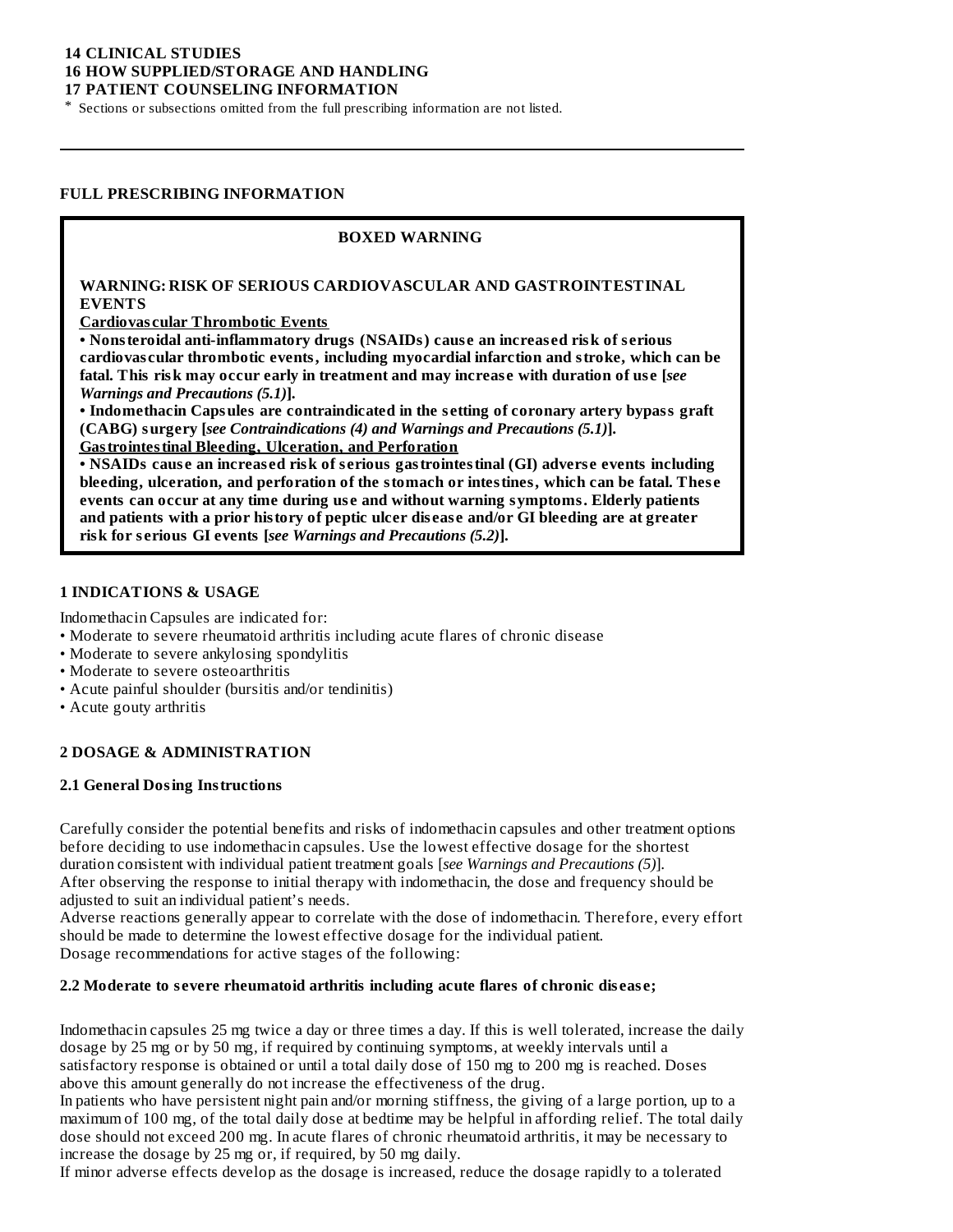dose and observe the patient closely.

If severe adverse reactions occur, stop the drug. After the acute phase of the disease is under control, an attempt to reduce the daily dose should be made repeatedly until the patient is receiving the smallest effective dose or the drug is discontinued.

Careful instructions to, and observations of, the individual patient are essential to the prevention of serious, irreversible, including fatal, adverse reactions.

As advancing years appear to increase the possibility of adverse reactions, indomethacin should be used with greater care in the elderly. [*see Use in Specific Populations (8.5)*]

### **2.3 Acute painful shoulder (bursitis and/or tendinitis)**

Indomethacin capsules 75 mg to 150 mg daily in 3 or 4 divided doses.

The drug should be discontinued after the signs and symptoms of inflammation have been controlled for several days. The usual course of therapy is 7 to 14 days.

## **2.4 Acute Gouty Arthritis**

Indomethacin Capsules 50 mg three times a day, until pain is tolerable. The dose should then be rapidly reduced to complete cessation of the drug. Definite relief of pain has been reported within 2 to 4 hours. Tenderness and heat usually subside in 24 to 36 hours, and swelling gradually disappears in 3 to 5 days.

### **3 DOSAGE FORMS & STRENGTHS**

Indomethacin capsules USP, 25 mg are size '3' hard gelatin capsules, with opaque light green cap imprinted with 'H' and opaque light green body imprinted with '103', containing white to off-white powder.

Indomethacin capsules USP, 50 mg are size '1' hard gelatin capsules, with opaque light green cap imprinted with 'H' and opaque light green body imprinted with '104', containing white to off-white powder.

## **4 CONTRAINDICATIONS**

Indomethacin Capsules are contraindicated in the following patients:

• Known hypersensitivity (e.g., anaphylactic reactions and serious skin reactions) to indomethacin or any components of the drug product [*see Warnings and Precautions (5.7, 5.9)*]

• History of asthma, urticaria, or other allergic-type reactions after taking aspirin or other NSAIDs. Severe, sometimes fatal, anaphylactic reactions to NSAIDs have been reported in such patients [*see Warnings and Precautions (5.7, 5.8)*]

• In the setting of coronary artery bypass graft (CABG) surgery [*see Warnings and Precautions (5.1)*]

## **5 WARNINGS AND PRECAUTIONS**

## **5.1 Cardiovas cular Thrombotic Events**

Clinical trials of several COX-2 selective and nonselective NSAIDs of up to three years duration have shown an increased risk of serious cardiovascular (CV) thrombotic events, including myocardial infarction (MI) and stroke, which can be fatal. Based on available data, it is unclear that the risk for CV thrombotic events is similar for all NSAIDs. The relative increase in serious CV thrombotic events over baseline conferred by NSAID use appears to be similar in those with and without known CV disease or risk factors for CV disease. However, patients with known CV disease or risk factors had a higher absolute incidence of excess serious CV thrombotic events, due to their increased baseline rate. Some observational studies found that this increased risk of serious CV thrombotic events began as early as the first weeks of treatment. The increase in CV thrombotic risk has been observed most consistently at higher doses.

To minimize the potential risk for an adverse CV event in NSAID-treated patients, use the lowest effective dose for the shortest duration possible. Physicians and patients should remain alert for the development of such events, throughout the entire treatment course, even in the absence of previous CV symptoms. Patients should be informed about the symptoms of serious CV events and the steps to take if they occur.

There is no consistent evidence that concurrent use of aspirin mitigates the increased risk of serious CV thrombotic events associated with NSAID use. The concurrent use of aspirin and an NSAID, such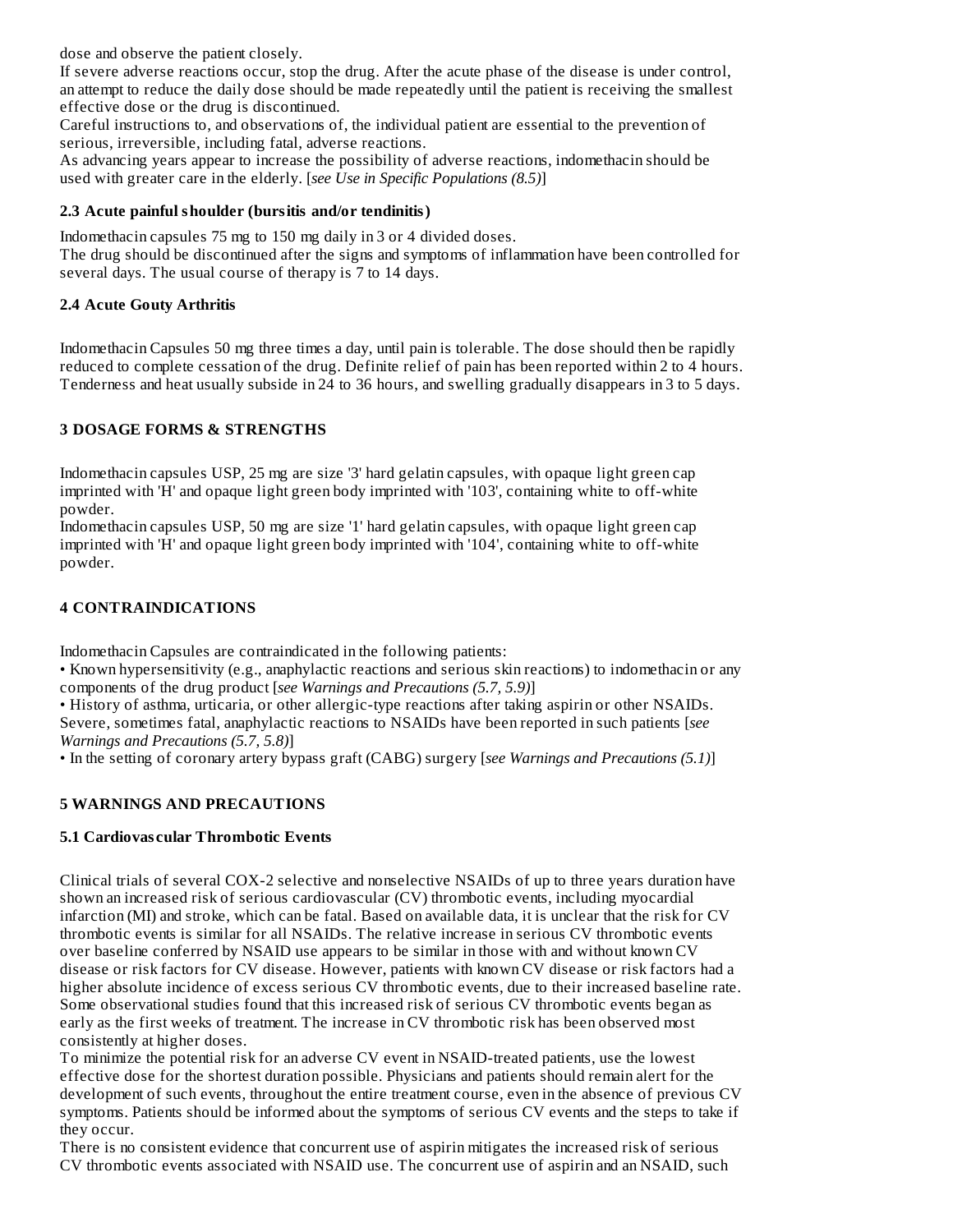as indomethacin, increases the risk of serious gastrointestinal (GI) events [*see Warnings and Precautions (5.2)*].

Status Post Coronary Artery Bypass Graft (CABG) Surgery

Two large, controlled clinical trials of a COX-2 selective NSAID for the treatment of pain in the first 10 to 14 days following CABG surgery found an increased incidence of myocardial infarction and stroke. NSAIDs are contraindicated in the setting of CABG [*see Contraindications (4)*]. Post-MI Patients

Observational studies conducted in the Danish National Registry have demonstrated that patients treated with NSAIDs in the post-MI period were at increased risk of reinfarction, CV-related death, and allcause mortality beginning in the first week of treatment. In this same cohort, the incidence of death in the first year post-MI was 20 per 100 person years in NSAID-treated patients compared to 12 per 100 person years in non-NSAID exposed patients. Although the absolute rate of death declined somewhat after the first year post-MI, the increased relative risk of death in NSAID users persisted over at least the next four years of follow-up.

Avoid the use of indomethacin capsules in patients with a recent MI unless the benefits are expected to outweigh the risk of recurrent CV thrombotic events. If indomethacin capsules are used in patients with a recent MI, monitor patients for signs of cardiac ischemia.

### **5.2 Gastrointestinal Bleeding, Ulceration, and Perforation**

NSAIDs, including indomethacin, cause serious gastrointestinal (GI) adverse events including inflammation, bleeding, ulceration, and perforation of the esophagus, stomach, small intestine, or large intestine, which can be fatal. These serious adverse events can occur at any time, with or without warning symptoms, in patients treated with NSAIDs. Only one in five patients who develop a serious upper GI adverse event on NSAID therapy is symptomatic. Upper GI ulcers, gross bleeding, or perforation caused by NSAIDs occurred in approximately 1% of patients treated for 3 to 6 months, and in about 2% to 4% of patients treated for one year. However, even short-term NSAID therapy is not without risk.

Risk Factors for GI Bleeding, Ulceration, and Perforation

Patients with a prior history of peptic ulcer disease and/or GI bleeding who used NSAIDs had a greater than 10-fold increased risk for developing a GI bleed compared to patients without these risk factors. Other factors that increase the risk of GI bleeding in patients treated with NSAIDs include longer duration of NSAID therapy; concomitant use of oral corticosteroids, aspirin, anticoagulants, or selective serotonin reuptake inhibitors (SSRIs); smoking; use of alcohol; older age; and poor general health status. Most postmarketing reports of fatal GI events occurred in elderly or debilitated patients. Additionally, patients with advanced liver disease and/or coagulopathy are at increased risk for GI bleeding.

Strategies to Minimize the GI Risks in NSAID-treated patients:

• Use the lowest effective dosage for the shortest possible duration.

• Avoid administration of more than one NSAID at a time.

• Avoid use in patients at higher risk unless benefits are expected to outweigh the increased risk of bleeding. For such patients, as well as those with active GI bleeding, consider alternate therapies other than NSAIDs.

• Remain alert for signs and symptoms of GI ulceration and bleeding during NSAID therapy.

• If a serious GI adverse event is suspected, promptly initiate evaluation and treatment, and discontinue indomethacin until a serious GI adverse event is ruled out.

• In the setting of concomitant use of low-dose aspirin for cardiac prophylaxis, monitor patients more closely for evidence of GI bleeding [*see Drug Interactions (7)*].

## **5.3 Hepatotoxicity**

Elevations of ALT or AST (three or more times the upper limit of normal [ULN]) have been reported in approximately 1% of NSAID-treated patients in clinical trials. In addition, rare, sometimes fatal, cases of severe hepatic injury, including fulminant hepatitis, liver necrosis, and hepatic failure have been reported.

Elevations of ALT or AST (less than three times ULN) may occur in up to 15% of patients treated with NSAIDs including indomethacin.

Inform patients of the warning signs and symptoms of hepatotoxicity (e.g., nausea, fatigue, lethargy, diarrhea, pruritus, jaundice, right upper quadrant tenderness, and "flu-like" symptoms). If clinical signs and symptoms consistent with liver disease develop, or if systemic manifestations occur (e.g., eosinophilia, rash, etc.), discontinue indomethacin immediately, and perform a clinical evaluation of the patient.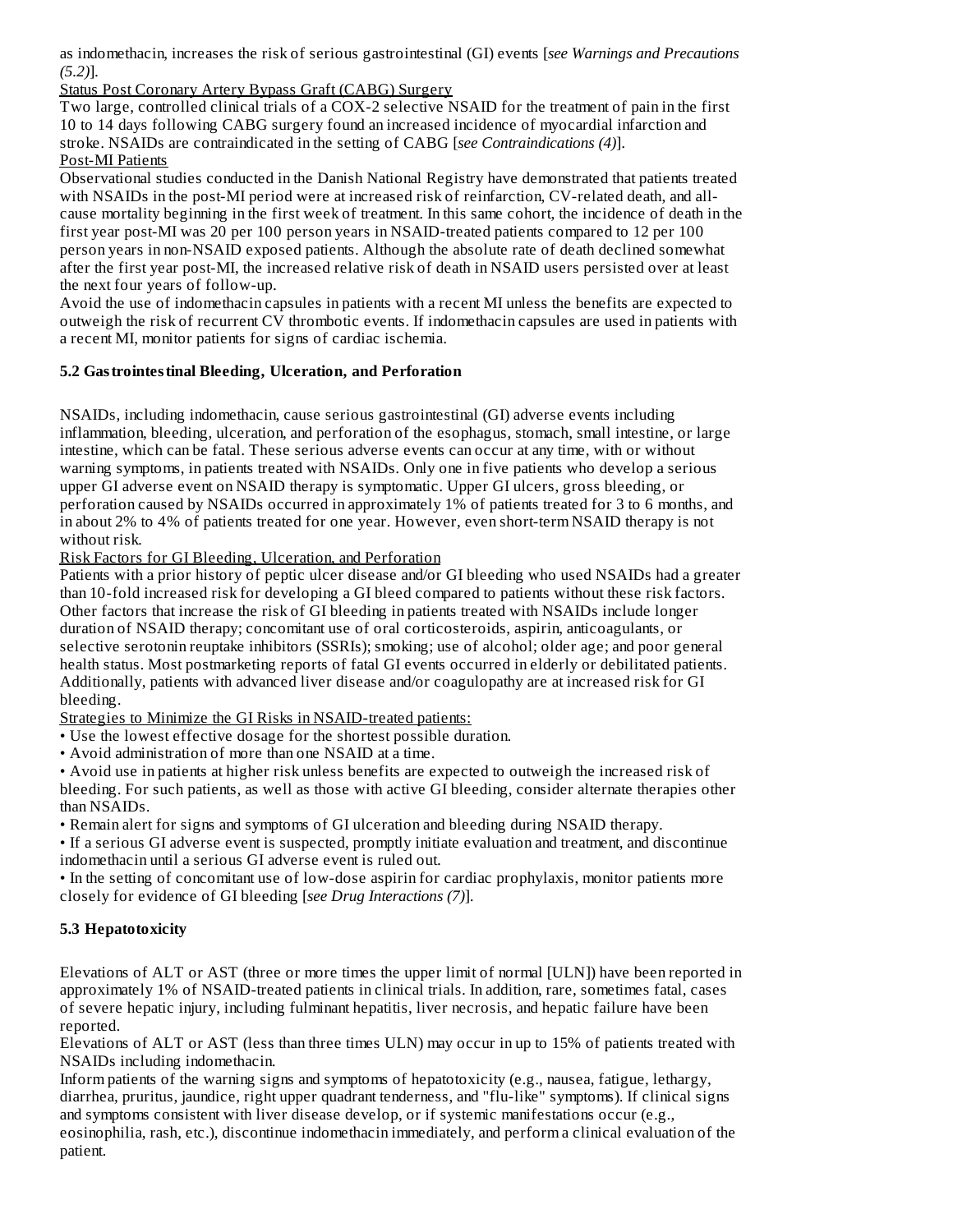#### **5.4 Hypertension**

NSAIDs, including indomethacin, can lead to new onset of hypertension or worsening of pre-existing hypertension, either of which may contribute to the increased incidence of CV events. Patients taking angiotensin converting enzyme (ACE) inhibitors, thiazide diuretics, or loop diuretics may have impaired response to these therapies when taking NSAIDs [*see Drug Interactions (7)*]. Monitor blood pressure (BP) during the initiation of NSAID treatment and throughout the course of therapy.

### **5.5 Heart Failure and Edema**

The Coxib and traditional NSAID Trialists' Collaboration meta-analysis of randomized controlled trials demonstrated an approximately two-fold increase in hospitalizations for heart failure in COX-2 selective-treated patients and nonselective NSAID-treated patients compared to placebo-treated patients. In a Danish National Registry study of patients with heart failure, NSAID use increased the risk of MI, hospitalization for heart failure, and death.

Additionally, fluid retention and edema have been observed in some patients treated with NSAIDs. Use of indomethacin may blunt the CV effects of several therapeutic agents used to treat these medical conditions (e.g., diuretics, ACE inhibitors, or angiotensin receptor blockers [ARBs]) [*see Drug Interactions (7)*].

Avoid the use of indomethacin in patients with severe heart failure unless the benefits are expected to outweigh the risk of worsening heart failure. If indomethacin capsules are used in patients with severe heart failure, monitor patients for signs of worsening heart failure.

### **5.6 Renal Toxicity and Hyperkalemia**

### Renal Toxicity

Long-term administration of NSAIDs has resulted in renal papillary necrosis and other renal injury. Renal toxicity has also been seen in patients in whom renal prostaglandins have a compensatory role in the maintenance of renal perfusion. In these patients, administration of an NSAID may cause a dosedependent reduction in prostaglandin formation and, secondarily, in renal blood flow, which may precipitate overt renal decompensation. Patients at greatest risk of this reaction are those with impaired renal function, dehydration, hypovolemia, heart failure, liver dysfunction, those taking diuretics and ACE inhibitors or ARBs, and the elderly. Discontinuation of NSAID therapy is usually followed by recovery to the pretreatment state.

No information is available from controlled clinical studies regarding the use of indomethacin in patients with advanced renal disease. The renal effects of indomethacin capsules may hasten the progression of renal dysfunction in patients with preexisting renal disease.

Correct volume status in dehydrated or hypovolemic patients prior to initiating indomethacin. Monitor renal function in patients with renal or hepatic impairment, heart failure, dehydration, or hypovolemia during use of indomethacin [*see Drug Interactions (7)*].

Avoid the use of indomethacin in patients with advanced renal disease unless the benefits are expected to outweigh the risk of worsening renal function. If indomethacin is used in patients with advanced renal disease, monitor patients for signs of worsening renal function.

It has been reported that the addition of the potassium-sparing diuretic, triamterene, to a maintenance schedule of indomethacin resulted in reversible acute renal failure in two of four healthy volunteers. Indomethacin and triamterene should not be administered together.

#### Hyperkalemia

Increases in serum potassium concentration, including hyperkalemia, have been reported with use of NSAIDs, even in some patients without renal impairment. In patients with normal renal function, these effects have been attributed to a hyporeninemic-hypoaldosteronism state.

Both indomethacin and potassium-sparing diuretics may be associated with increased serum potassium levels. The potential effects of indomethacin and potassium-sparing diuretics on potassium levels and renal function should be considered when these agents are administered concurrently.

## **5.7 Anaphylactic Reactions**

Indomethacin has been associated with anaphylactic reactions in patients with and without known hypersensitivity to indomethacin and in patients with aspirin-sensitive asthma [*see Contraindications (4) and Warnings and Precautions (5.8)*].

Seek emergency help if an anaphylactic reaction occurs.

#### **5.8 Exacerbation of Asthma Related to Aspirin Sensitivity**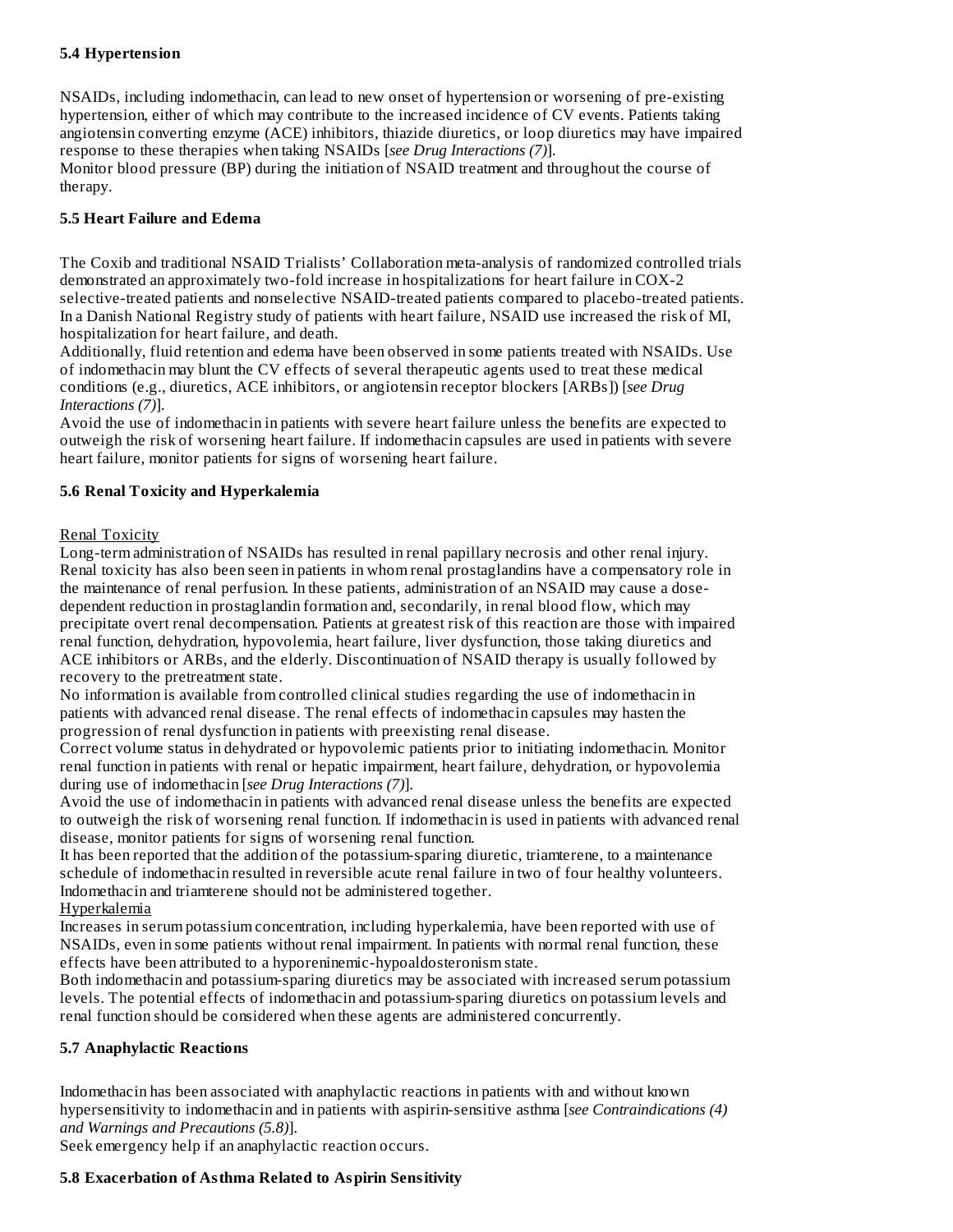A subpopulation of patients with asthma may have aspirin-sensitive asthma which may include chronic rhinosinusitis complicated by nasal polyps; severe, potentially fatal bronchospasm; and/or intolerance to aspirin and other NSAIDs. Because cross-reactivity between aspirin and other NSAIDs has been reported in such aspirin-sensitive patients, indomethacin is contraindicated in patients with this form of aspirin sensitivity [*see Contraindications (4)*]. When indomethacin capsules are used in patients with preexisting asthma (without known aspirin sensitivity), monitor patients for changes in the signs and symptoms of asthma.

### **5.9 Serious Skin Reactions**

NSAIDs, including indomethacin, can cause serious skin adverse reactions such as exfoliative dermatitis, Stevens-Johnson Syndrome (SJS), and toxic epidermal necrolysis (TEN), which can be fatal. These serious events may occur without warning. Inform patients about the signs and symptoms of serious skin reactions, and to discontinue the use of indomethacin at the first appearance of skin rash or any other sign of hypersensitivity. Indomethacin is contraindicated in patients with previous serious skin reactions to NSAIDs [*see Contraindications (4)*].

### **5.10 Premature Closure of Fetal Ductus Arteriosus**

Indomethacin may cause premature closure of the fetal ductus arteriosus. Avoid use of NSAIDs, including indomethacin, in pregnant women starting at 30 weeks of gestation (third trimester) [*see Use in Specific Populations (8.1)*].

## **5.11 Hematologic Toxicity**

Anemia has occurred in NSAID-treated patients. This may be due to occult or gross blood loss, fluid retention, or an incompletely described effect on erythropoiesis. If a patient treated with indomethacin has any signs or symptoms of anemia, monitor hemoglobin or hematocrit.

NSAIDs, including indomethacin, may increase the risk of bleeding events. Co-morbid conditions such as coagulation disorders or concomitant use of warfarin, other anticoagulants, antiplatelet agents (e.g., aspirin), serotonin reuptake inhibitors (SSRIs) and serotonin norepinephrine reuptake inhibitors (SNRIs) may increase this risk. Monitor these patients for signs of bleeding [*see Drug Interactions (7)*].

## **5.12 Masking of Inflammation and Fever**

The pharmacological activity of indomethacin in reducing inflammation, and possibly fever, may diminish the utility of diagnostic signs in detecting infections.

## **5.13 Laboratory Monitoring**

Because serious GI bleeding, hepatotoxicity, and renal injury can occur without warning symptoms or signs, consider monitoring patients on long-term NSAID treatment with a CBC and a chemistry profile periodically [*see Warnings and Precautions (5.2, 5.3, 5.6)*].

## **5.14 Central Nervous System Effects**

Indomethacin may aggravate depression or other psychiatric disturbances, epilepsy, and parkinsonism, and should be used with considerable caution in patients with these conditions. Discontinue indomethacin capsules if severe CNS adverse reactions develop.

Indomethacin may cause drowsiness; therefore, caution patients about engaging in activities requiring mental alertness and motor coordination, such as driving a car. Indomethacin may also cause headache. Headache which persists despite dosage reduction requires cessation of therapy with indomethacin.

## **5.15 Ocular Effects**

Corneal deposits and retinal disturbances, including those of the macula, have been observed in some patients who had received prolonged therapy with indomethacin. Be alert to the possible association between the changes noted and indomethacin. It is advisable to discontinue therapy if such changes are observed. Blurred vision may be a significant symptom and warrants a thorough ophthalmological examination. Since these changes may be asymptomatic, ophthalmologic examination at periodic intervals is desirable in patients receiving prolonged therapy. Indomethacin is not indicated for long-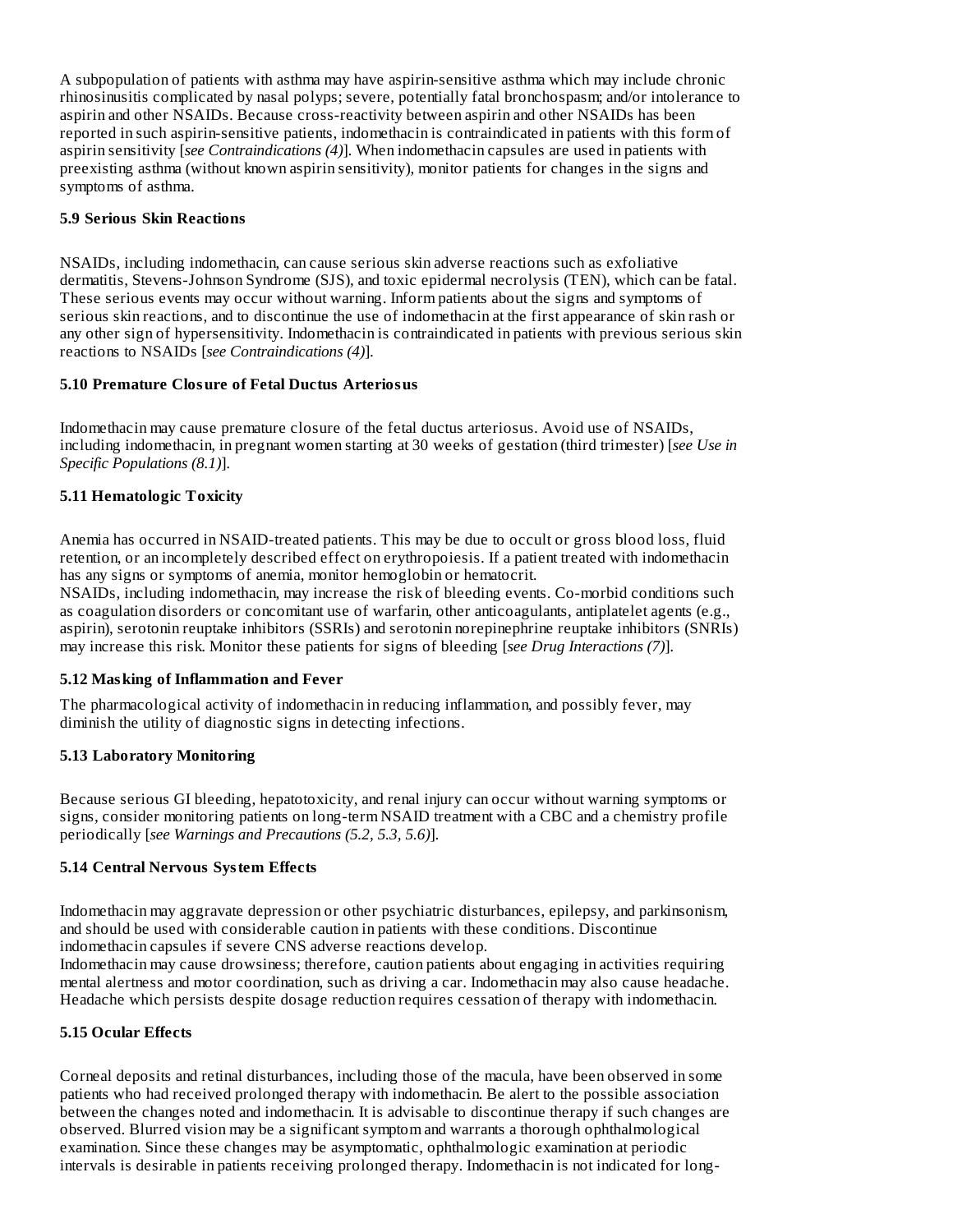## **6 ADVERSE REACTIONS**

The following adverse reactions are discussed in greater detail in other sections of the labeling:

- Cardiovascular Thrombotic Events [*see Warnings and Precautions (5.1)*]
- GI Bleeding, Ulceration and Perforation [*see Warnings and Precautions (5.2)*]
- Hepatotoxicity [*see Warnings and Precautions (5.3)*]
- Hypertension [*see Warnings and Precautions (5.4)*]
- Heart Failure and Edema [*see Warnings and Precautions (5.5)*]
- Renal Toxicity and Hyperkalemia [*see Warnings and Precautions (5.6)*]
- Anaphylactic Reactions [*see Warnings and Precautions (5.7)*]
- Serious Skin Reactions [*see Warnings and Precautions (5.9)*]
- Hematologic Toxicity [*see Warnings and Precautions (5.11)*]

### **6.1 Clinical Trials Experience**

Because clinical trials are conducted under widely varying conditions, adverse reaction rates observed in the clinical trials of a drug cannot be directly compared to rates in the clinical trials of another drug and may not reflect the rates observed in clinical practice.

In a gastroscopic study in 45 healthy subjects, the number of gastric mucosal abnormalities was significantly higher in the group receiving indomethacin capsules than in the group taking indomethacin Suppositories or placebo.

In a double-blind comparative clinical study involving 175 patients with rheumatoid arthritis, however, the incidence of upper gastrointestinal adverse effects with indomethacin capsules Suppositories or Capsules was comparable. The incidence of lower gastrointestinal adverse effects was greater in the suppository group.

The adverse reactions for indomethacin capsules listed in the following table have been arranged into two groups: (1) incidence greater than 1%; and (2) incidence less than 1%. The incidence for group (1) was obtained from 33 double-blind controlled clinical trials reported in the literature (1,092 patients). The incidence for group (2) was based on reports in clinical trials, in the literature, and on voluntary reports since marketing. The probability of a causal relationship exists between indomethacin and these adverse reactions, some of which have been reported only rarely.

The adverse reactions reported with indomethacin capsules may occur with use of the suppositories. In addition, rectal irritation and tenesmus have been reported in patients who have received the capsules. **Table 1: Summary of Advers e reactions for Indomethacin Capsules**

| Incidence greater than 1%                                                                                                                                          | <b>Incidence less than 1%</b>                                                                                                                                                                                                                                                                                                                                |                                                                                                                                                                                                                                                                                                                                                                       |
|--------------------------------------------------------------------------------------------------------------------------------------------------------------------|--------------------------------------------------------------------------------------------------------------------------------------------------------------------------------------------------------------------------------------------------------------------------------------------------------------------------------------------------------------|-----------------------------------------------------------------------------------------------------------------------------------------------------------------------------------------------------------------------------------------------------------------------------------------------------------------------------------------------------------------------|
| <b>GASTROINTESTINAL</b>                                                                                                                                            |                                                                                                                                                                                                                                                                                                                                                              |                                                                                                                                                                                                                                                                                                                                                                       |
| nausea* with or without vomiting<br>dyspepsia* (including indigestion,<br>heartburn and epigastric pain)<br>diarrhea<br>abdominal distress or pain<br>constipation | anorexia<br>bloating (includes distension)<br>flatulence<br>peptic ulcer<br>gastroenteritis<br>rectal bleeding<br>proctitis<br>single or multiple ulcerations,<br>including perforation and<br>hemorrhage<br>of the esophagus, stomach,<br>duodenum or small and large<br>intestines<br>intestinal ulceration<br>associated with<br>stenosis and obstruction | gastrointestinal bleeding<br>without<br>obvious ulcer formation and<br>perforation of preexisting<br>sigmoid lesions<br>(diverticulum,<br>carcinoma, etc.)<br>development of ulcerative<br>colitis and regional ileitis<br>ulcerative stomatitis<br>toxic hepatitis and jaundice<br>(some fatal cases have been<br>reported)<br>intestinal strictures<br>(diaphragms) |
| <b>CENTRAL NERVOUS SYSTEM</b>                                                                                                                                      |                                                                                                                                                                                                                                                                                                                                                              |                                                                                                                                                                                                                                                                                                                                                                       |
| headache $(11.7%)$<br>dizziness*                                                                                                                                   | anxiety (includes nervousness)<br>muscle weakness                                                                                                                                                                                                                                                                                                            | light-headedness<br>syncope                                                                                                                                                                                                                                                                                                                                           |
| vertigo<br>somnolence<br>depression and fatigue (including                                                                                                         | involuntary muscle movements<br>insomnia<br>muzziness                                                                                                                                                                                                                                                                                                        | paresthesia<br>aggravation of epilepsy and<br>parkinsonism                                                                                                                                                                                                                                                                                                            |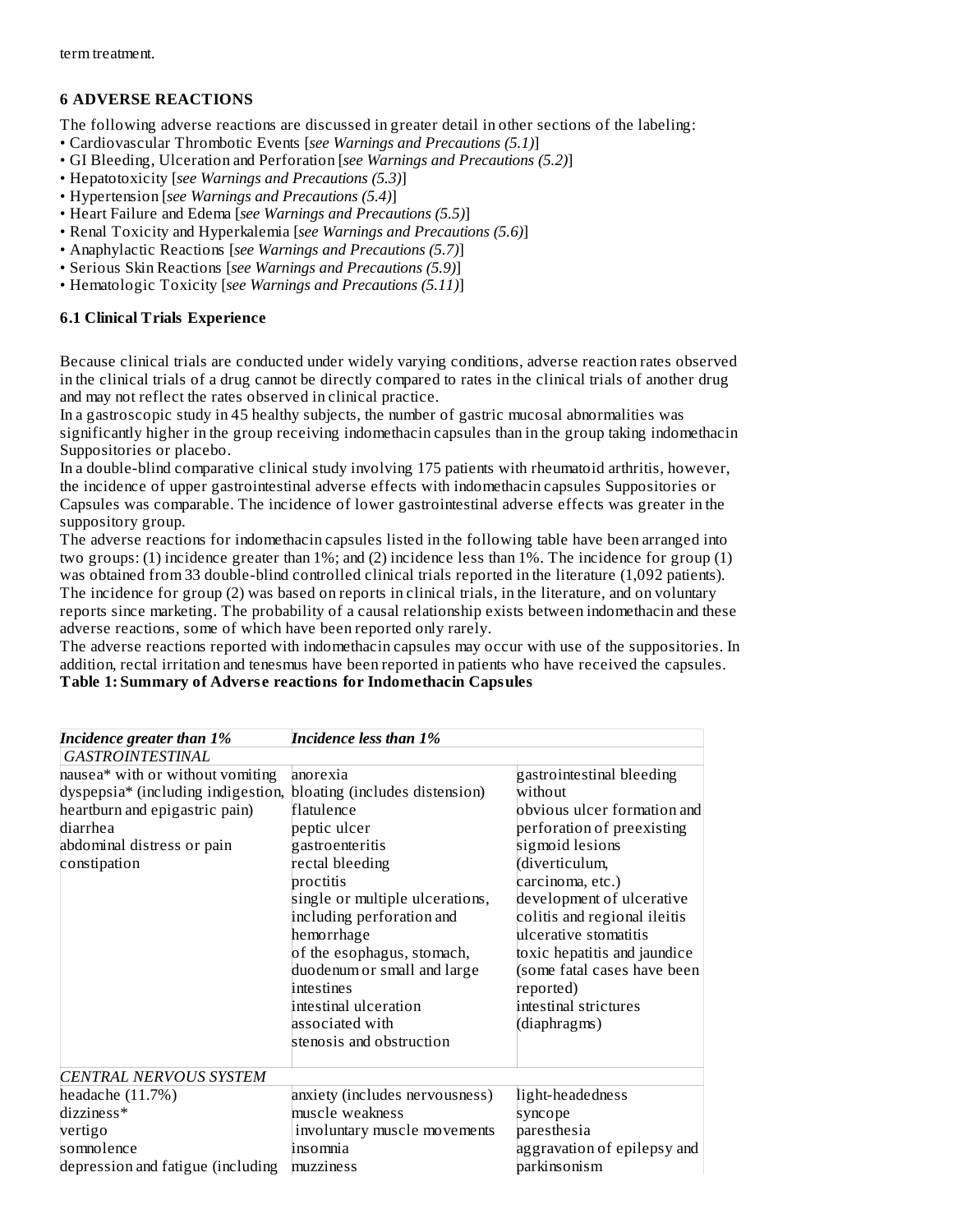| malaise and listlessness)         | psychic disturbances including<br>psychotic episodes<br>mental confusion<br>drowsiness                                                                                                            | depersonalization<br>coma<br>peripheral neuropathy<br>convulsion<br>dysarthria                                                              |  |  |
|-----------------------------------|---------------------------------------------------------------------------------------------------------------------------------------------------------------------------------------------------|---------------------------------------------------------------------------------------------------------------------------------------------|--|--|
| <b>SPECIAL SENSES</b><br>tinnitus | ocular — corneal deposits<br>and retinal disturbances, including diplopia<br>those of the macula, have been<br>reported in some patients on<br>prolonged<br>therapy with indomethacin<br>capsules | blurred vision<br>hearing disturbances,<br>deafness                                                                                         |  |  |
| <b>CARDIOVASCULAR</b><br>None     | hypertension                                                                                                                                                                                      | congestive heart failure                                                                                                                    |  |  |
|                                   | hypotension<br>tachycardia<br>chest pain                                                                                                                                                          | arrhythmia; palpitations                                                                                                                    |  |  |
| <b>METABOLIC</b>                  |                                                                                                                                                                                                   |                                                                                                                                             |  |  |
| None                              | Edema<br>weight gain<br>fluid retention<br>flushing or sweating                                                                                                                                   | hyperglycemia<br>glycosuria<br>hyperkalemia                                                                                                 |  |  |
| <b>INTEGUMENTARY</b>              |                                                                                                                                                                                                   |                                                                                                                                             |  |  |
| no ne                             | Pruritus<br>rash; urticaria<br>petechiae or ecchymosis                                                                                                                                            | exfoliative dermatitis<br>erythema nodosum<br>loss of hair<br>Stevens-Johnson syndrome<br>erythema multiforme<br>toxic epidermal necrolysis |  |  |
| <b>HEMATOLOGIC</b>                |                                                                                                                                                                                                   |                                                                                                                                             |  |  |
| None                              | Leucopenia<br>bone marrow depression<br>anemia secondary to obvious<br>or occult<br>gastrointestinal bleeding                                                                                     | aplastic anemia<br>hemolytic anemia<br>agranulocytosis<br>thrombocytopenic purpura<br>disseminated intravascular<br>coagulation             |  |  |
| <b>HYPERSENSITIVITY</b><br>None   | acute anaphylaxis<br>acute respiratory distress<br>rapid fall in blood pressure                                                                                                                   | dyspnea<br>asthma<br>purpura                                                                                                                |  |  |
|                                   | resembling<br>a shock-like state<br>angioedema                                                                                                                                                    | angiitis<br>pulmonary edema<br>fever                                                                                                        |  |  |
| <b>GENITOURINARY</b>              |                                                                                                                                                                                                   |                                                                                                                                             |  |  |
| None                              | hematuria<br>vaginal bleeding<br>proteinuria<br>nephrotic syndrome<br>interstitial nephritis                                                                                                      | <b>BUN</b> elevation<br>renal insufficiency,<br>including renal failure                                                                     |  |  |
| <b>MISCELLANEOUS</b>              |                                                                                                                                                                                                   |                                                                                                                                             |  |  |
| None                              | epistaxis<br>breast changes, including<br>enlargement<br>and tenderness, or<br>gynecomastia                                                                                                       |                                                                                                                                             |  |  |
|                                   | $*$ Reactions occurring in 3% to 9% of patients treated with indomethacin capsules. (Those<br>reactions occurring in less than 3% of the patients are unmarked.)                                  |                                                                                                                                             |  |  |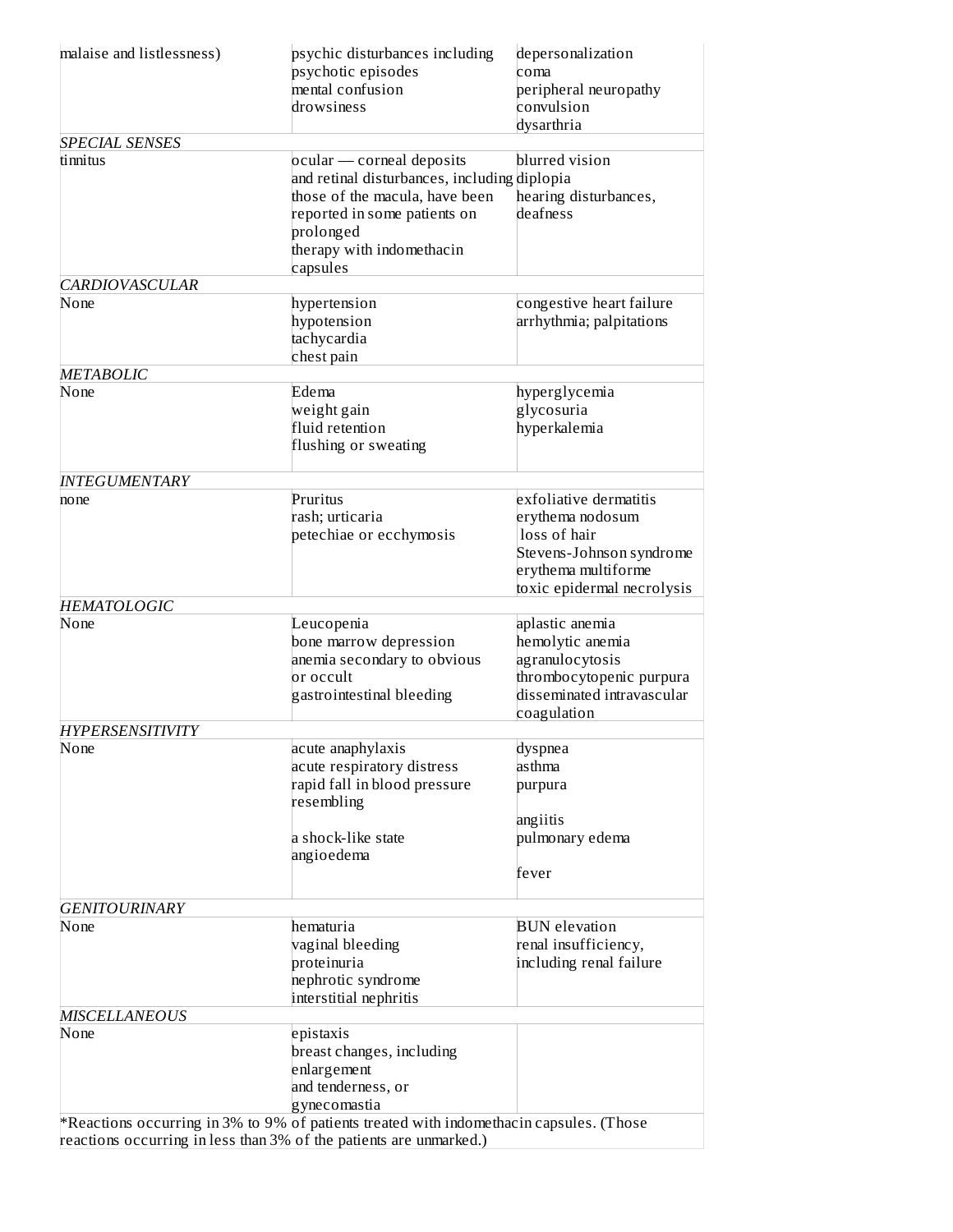**Causal relationship unknown:** Other reactions have been reported but occurred under circumstances where a causal relationship could not be established. However, in these rarely reported events, the possibility cannot be excluded. Therefore, these observations are being listed to serve as alerting information to physicians:

*Cardiovascular:* Thrombophlebitis

*Hematologic:* Although there have been several reports of leukemia, the supporting information is weak *Genitourinary:* Urinary frequency

A rare occurrence of fulminant necrotizing fasciitis, particularly in association with Group Aβ hemolytic streptococcus, has been described in persons treated with non-steroidal anti-inflammatory agents, including indomethacin, sometimes with fatal outcome.

## **7 DRUG INTERACTIONS**

See Table 2 for clinically significant drug interactions with indomethacin. **Table 2: Clinically Significant Drug Interactions with Indomethacin**

| <b>Drugs That Interfere with Hemostasis</b> |                                                                                                                                                                                                                                                                                                                                                                                                                                                                                                                                                                                                                                                   |
|---------------------------------------------|---------------------------------------------------------------------------------------------------------------------------------------------------------------------------------------------------------------------------------------------------------------------------------------------------------------------------------------------------------------------------------------------------------------------------------------------------------------------------------------------------------------------------------------------------------------------------------------------------------------------------------------------------|
| Clinical Impact:                            | • Indomethacin and anticoagulants such as warfarin have a synergistic effect on bleeding. The<br>concomitant use of indomethacin and anticoagulants have an increased risk of serious bleeding<br>compared to the use of either drug alone.<br>Serotonin release by platelets plays an important role in hemostasis. Case-control and cohort<br>$\bullet$<br>epidemiological studies showed that concomitant use of drugs that interfere with serotonin<br>reuptake and an NSAID may potentiate the risk of bleeding more than an NSAID alone.                                                                                                    |
| Intervention:                               | Monitor patients with concomitant use of indomethacin with anticoagulants (e.g., warfarin),<br>antiplatelet agents (e.g., aspirin), selective serotonin reuptake inhibitors (SSRIs), and serotonin<br>norepinephrine reuptake inhibitors (SNRIs) for signs of bleeding [see Warnings and Precautions<br>$(5.11)$ ].                                                                                                                                                                                                                                                                                                                               |
| <b>Aspirin</b>                              |                                                                                                                                                                                                                                                                                                                                                                                                                                                                                                                                                                                                                                                   |
| Clinical Impact:                            | Controlled clinical studies showed that the concomitant use of NSAIDs and analgesic doses of<br>aspirin does not produce any greater therapeutic effect than the use of NSAIDs alone. In a clinical<br>study, the concomitant use of an NSAID and aspirin was associated with a significantly increased<br>incidence of GI adverse reactions as compared to use of the NSAID alone [see Warnings and<br>Precautions (5.2)].                                                                                                                                                                                                                       |
| <i>Intervention</i>                         | Concomitant use of indomethacin and analgesic doses of aspirin is not generally recommended<br>because of the increased risk of bleeding [see Warnings and Precautions (5.11)].<br>Indomethacin capsule is not a substitute for low dose aspirin for cardiovascular protection.                                                                                                                                                                                                                                                                                                                                                                   |
|                                             | <b>ACE Inhibitors, Angiotensin Receptor Blockers, and Beta-Blockers</b>                                                                                                                                                                                                                                                                                                                                                                                                                                                                                                                                                                           |
| Clinical Impact:                            | • NSAIDs may diminish the antihypertensive effect of angiotensin converting enzyme (ACE)<br>inhibitors, angiotensin receptor blockers (ARBs), or beta-blockers (including propranolol).<br>• In patients who are elderly, volume-depleted (including those on diuretic therapy), or have<br>renal impairment, co-administration of an NSAID with ACE inhibitors or ARBs may result in<br>deterioration of renal function, including possible acute renal failure. These effects are usually<br>reversible.                                                                                                                                        |
| Intervention:                               | • During concomitant use of indomethacin and ACE-inhibitors, ARBs, or beta-blockers, monitor<br>blood pressure to ensure that the desired blood pressure is obtained.<br>• During concomitant use of indomethacin and ACE-inhibitors or ARBs in patients who are<br>elderly, volume-depleted, or have impaired renal function, monitor for signs of worsening<br>renal function [see Warnings and Precautions (5.6)].<br>When these drugs are administered concomitantly, patients should be adequately hydrated.<br>Assess renal function at the beginning of the concomitant treatment and periodically thereafter.                             |
| <b>Diuretics</b>                            |                                                                                                                                                                                                                                                                                                                                                                                                                                                                                                                                                                                                                                                   |
| Clinical Impact:                            | Clinical studies, as well as post-marketing observations, showed that NSAIDs reduced the<br>natriuretic effect of loop diuretics (e.g., furosemide) and thiazide diuretics in some patients. This<br>effect has been attributed to the NSAID inhibition of renal prostaglandin synthesis.<br>It has been reported that the addition of triamterene to a maintenance schedule of indomethacin<br>resulted in reversible acute renal failure in two of four healthy volunteers. Indomethacin and<br>triamterene should not be administered together.<br>Both indomethacin capsules and potassium-sparing diuretics may be associated with increased |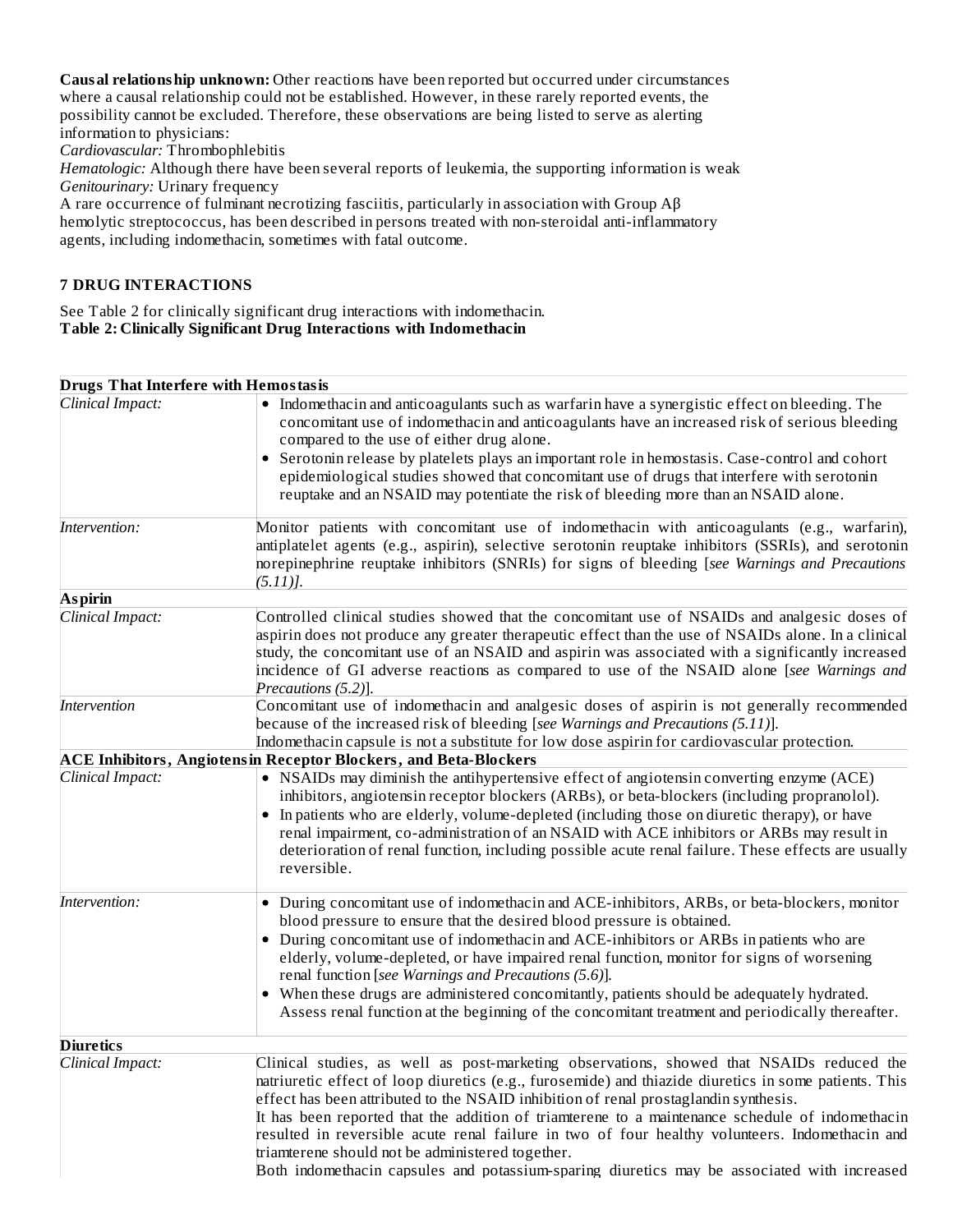|                               | serum potassium levels. The potential effects of indomethacin and potassium-sparing diuretics on<br>potassium levels and renal function should be considered when these agents are administered<br>concurrently.                                                                                                                                                                                                                                                                                       |
|-------------------------------|--------------------------------------------------------------------------------------------------------------------------------------------------------------------------------------------------------------------------------------------------------------------------------------------------------------------------------------------------------------------------------------------------------------------------------------------------------------------------------------------------------|
| Intervention:                 | Indomethacin and triamterene should not be administered together.<br>During concomitant use of indomethacin capsules with diuretics, observe patients for signs of<br>worsening renal function, in addition to assuring diuretic efficacy including antihypertensive<br>effects.                                                                                                                                                                                                                       |
|                               | Be aware that indomethacin and potassium-sparing diuretics may both be associated with increased<br>serum potassium levels [see Warnings and Precautions (5.6)].                                                                                                                                                                                                                                                                                                                                       |
| <b>Digoxin</b>                |                                                                                                                                                                                                                                                                                                                                                                                                                                                                                                        |
| Clinical Impact:              | The concomitant use of indomethacin with digoxin has been reported to increase the serum<br>concentration and prolong the half-life of digoxin.                                                                                                                                                                                                                                                                                                                                                        |
| Intervention:                 | During concomitant use of indomethacin capsules and digoxin, monitor serum digoxin levels.                                                                                                                                                                                                                                                                                                                                                                                                             |
| Lithium                       |                                                                                                                                                                                                                                                                                                                                                                                                                                                                                                        |
| Clinical Impact:              | NSAIDs have produced elevations in plasma lithium levels and reductions in renal lithium<br>clearance. The mean minimum lithium concentration increased 15%, and the renal clearance<br>decreased by approximately 20%. This effect has been attributed to NSAID inhibition of renal<br>prostaglandin synthesis.                                                                                                                                                                                       |
| Intervention:                 | During concomitant use of indomethacin capsules and lithium, monitor patients for signs of lithium<br>toxicity.                                                                                                                                                                                                                                                                                                                                                                                        |
| <b>Methotrexate</b>           |                                                                                                                                                                                                                                                                                                                                                                                                                                                                                                        |
| Clinical Impact:              | Concomitant use of NSAIDs and methotrexate may increase the risk for methotrexate toxicity (e.g.,<br>neutropenia, thrombocytopenia, renal dysfunction).                                                                                                                                                                                                                                                                                                                                                |
| Intervention:                 | During concomitant use of indomethacin capsules and methotrexate, monitor patients for<br>methotrexate toxicity.                                                                                                                                                                                                                                                                                                                                                                                       |
| Cyclosporine                  |                                                                                                                                                                                                                                                                                                                                                                                                                                                                                                        |
| Clinical Impact:              | Concomitant use of indomethacin and cyclosporine may increase cyclosporine's nephrotoxicity.                                                                                                                                                                                                                                                                                                                                                                                                           |
| Intervention:                 | During concomitant use of indomethacin and cyclosporine, monitor patients for signs of worsening<br>renal function.                                                                                                                                                                                                                                                                                                                                                                                    |
| <b>NSAIDs and Salicylates</b> |                                                                                                                                                                                                                                                                                                                                                                                                                                                                                                        |
| Clinical Impact:              | Concomitant use of indomethacin with other NSAIDs or salicylates (e.g., diflunisal, salsalate)<br>increases the risk of GI toxicity, with little or no increase in efficacy [see Warnings and<br>Precautions (5.2)].<br>Combined use with diflunisal may be particularly hazardous because diflunisal causes significantly<br>higher plasma levels of indomethacin. [see Clinical Pharmacology (12.3)].                                                                                                |
|                               | In some patients, combined use of indomethacin and diflunisal has been associated with fatal<br>gastrointestinal hemorrhage.                                                                                                                                                                                                                                                                                                                                                                           |
| Intervention:                 | The concomitant use of indomethacin with other NSAIDs or salicylates, especially diflunisal, is<br>not recommended.                                                                                                                                                                                                                                                                                                                                                                                    |
| Pemetrexed                    |                                                                                                                                                                                                                                                                                                                                                                                                                                                                                                        |
| Clinical Impact:              | Concomitant use of indomethacin and pemetrexed may increase the risk of pemetrexed-associated<br>myelosuppression, renal, and GI toxicity (see the pemetrexed prescribing information).                                                                                                                                                                                                                                                                                                                |
| Intervention:                 | During concomitant use of indomethacin and pemetrexed, in patients with renal impairment whose<br>creatinine clearance ranges from 45 to 79 mL/min, monitor for myelosuppression, renal and GI<br>toxicity.                                                                                                                                                                                                                                                                                            |
|                               | NSAIDs with short elimination half-lives (e.g., diclofenac, indomethacin) should be avoided for a<br>period of two days before, the day of, and two days following administration of pemetrexed.<br>In the absence of data regarding potential interaction between pemetrexed and NSAIDs with longer<br>half-lives (e.g., meloxicam, nabumetone), patients taking these NSAIDs should interrupt dosing for<br>at least five days before, the day of, and two days following pemetrexed administration. |
| Probenecid                    |                                                                                                                                                                                                                                                                                                                                                                                                                                                                                                        |
| Clinical Impact:              | When indomethacin is given to patients receiving probenecid, the plasma levels of indomethacin<br>are likely to be increased.                                                                                                                                                                                                                                                                                                                                                                          |
| Intervention:                 | During the concomitant use of indomethacin and probenecid, a lower total daily dosage of<br>indomethacin may produce a satisfactory therapeutic effect. When increases in the dose of<br>indomethacin are made, they should be made carefully and in small increments.                                                                                                                                                                                                                                 |

Effects on Laboratory Tests

Indomethacin reduces basal plasma renin activity (PRA), as well as those elevations of PRA induced by furosemide administration, or salt or volume depletion. These facts should be considered when evaluating plasma renin activity in hypertensive patients.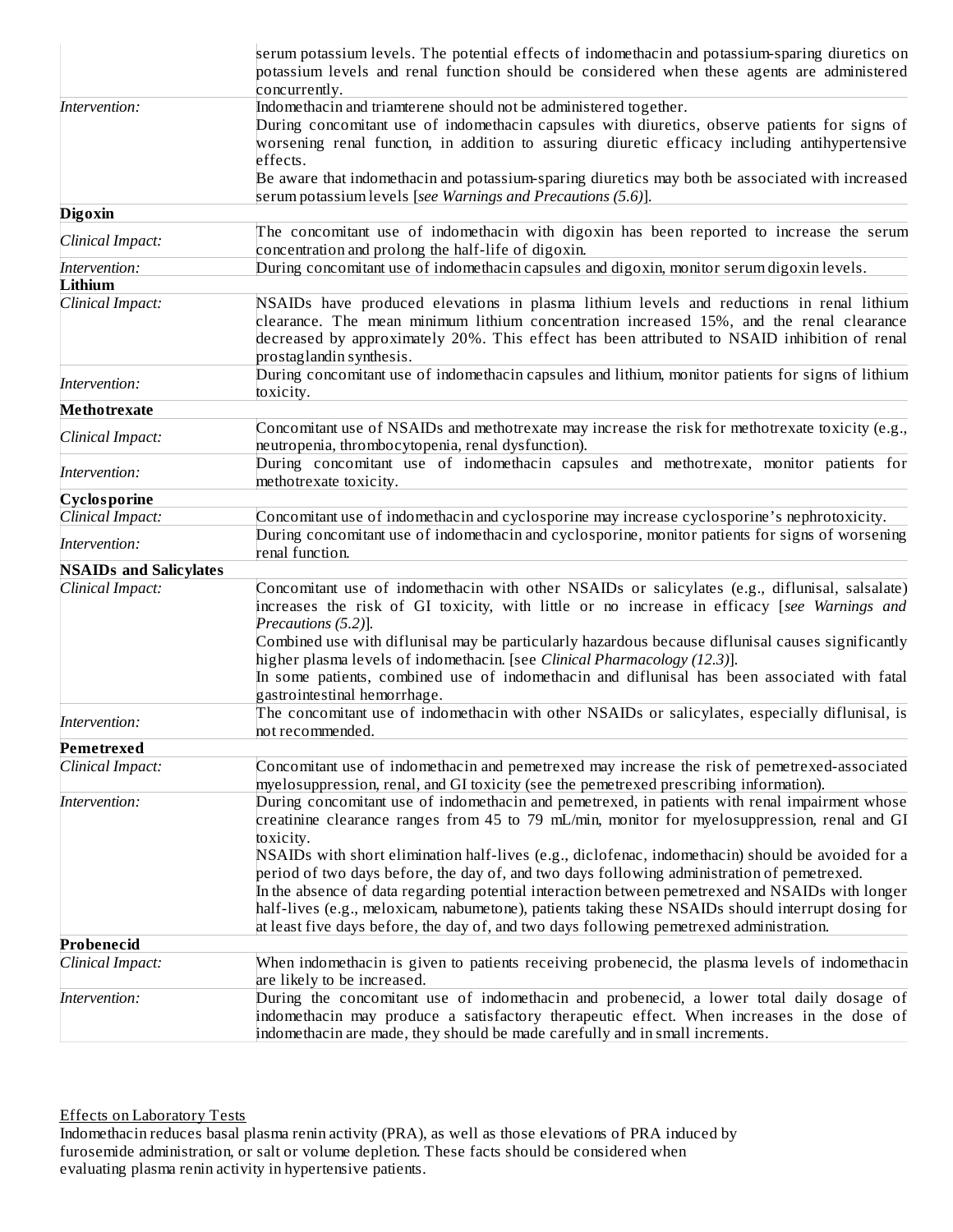False-negative results in the dexamethasone suppression test (DST) in patients being treated with indomethacin have been reported. Thus, results of the DST should be interpreted with caution in these patients.

### **8 USE IN SPECIFIC POPULATIONS**

### **8.1 Pregnancy**

### Risk Summary

Use of NSAIDs, including indomethacin capsules, during the third trimester of pregnancy increases the risk of premature closure of the fetal ductus arteriosus. Avoid use of NSAIDs, including indomethacin, in pregnant women starting at 30 weeks of gestation (third trimester).

There are no adequate and well-controlled studies of indomethacin capsules in pregnant women. Data from observational studies regarding potential embryofetal risks of NSAID use in women in the first or second trimesters of pregnancy are inconclusive. In the general U.S. population, all clinically recognized pregnancies, regardless of drug exposure, have a background rate of 2 to 4% for major malformations, and 15 to 20% for pregnancy loss. In animal reproduction studies retarded fetal ossification was observed with administration of indomethacin to mice and rats during organogenesis at doses 0.1 and 0.2 times, respectively, the maximum recommended human dose (MRHD, 200 mg). In published studies in pregnant mice, indomethacin produced maternal toxicity and death, increased fetal resorptions, and fetal malformations at 0.1 times the MRHD. When rat and mice dams were dosed during the last three days of gestation, indomethacin produced neuronal necrosis in the offspring at 0.1 and 0.05 times the MRHD, respectively [see *Data*]. Based on animal data, prostaglandins have been shown to have an important role in endometrial vascular permeability, blastocyst implantation, and decidualization. In animal studies, administration of prostaglandin synthesis inhibitors such as indomethacin, resulted in increased pre- and post-implantation loss.

## Clinical Considerations

#### *Labor or Delivery*

There are no studies on the effects of indomethacin during labor or delivery. In animal studies, NSAIDS, including indomethacin, inhibit prostaglandin synthesis, cause delayed parturition, and increase the incidence of stillbirth.

#### Data

## *Animal data*

Reproductive studies were conducted in mice and rats at dosages of 0.5, 1.0, 2.0, and 4.0 mg/kg/day. Except for retarded fetal ossification at 4 mg/kg/day (0.1 times [mice] and 0.2 times [rats] the MRHD on a mg/m<sup>2</sup> basis, respectively) considered secondary to the decreased average fetal weights, no increase in fetal malformations was observed as compared with control groups. Other studies in mice reported in the literature using higher doses (5 to 15 mg/kg/day, 0.1 to 0.4 times MRHD on a mg/m<sup>2</sup> basis) have described maternal toxicity and death, increased fetal resorptions, and fetal malformations. In rats and mice, maternal indomethacin administration of 4.0 mg/kg/day (0.2 times and 0.1 times the MRHD on a mg/m<sup>2</sup> basis) during the last 3 days of gestation was associated with an increased incidence of neuronal necrosis in the diencephalon in the live-born fetuses, however no increase in neuronal necrosis was observed at 2 mg/kg/day as compared to the control groups (0.1 times and 0.05 times the MRHD on a mg/m<sup>2</sup> basis). Administration of 0.5 or 4.0 mg/kg/day to offspring during the first 3 days of life did not cause an increase in neuronal necrosis at either dose level.

#### **8.2 Lactation**

#### Risk Summary

Based on available published clinical data, indomethacin may be present in human milk. The developmental and health benefits of breastfeeding should be considered along with the mother's clinical need for indomethacin and any potential adverse effects on the breastfed infant from the indomethacin or from the underlying maternal condition.

#### **Data**

In one study, levels of indomethacin in breast milk were below the sensitivity of the assay (<20 mcg/L) in 11 of 15 women using doses ranging from 75 mg orally to 300 mg rectally daily (0.94 to 4.29 mg/kg daily) in the postpartum period. Based on these levels, the average concentration present in breast milk was estimated to be 0.27% of the maternal weight-adjusted dose. In another study indomethacin levels were measured in breast milk of eight postpartum women using doses of 75 mg daily and the results were used to calculate an estimated infant daily dose. The estimated infant dose of indomethacin from breast milk was less than 30 mcg/day or 4.5 mcg/kg/day assuming breast milk intake of 150 mL/kg/day. This is 0.5% of the maternal weight-adjusted dosage or about 3% of the neonatal dose for treatment of patent ductus arteriosus.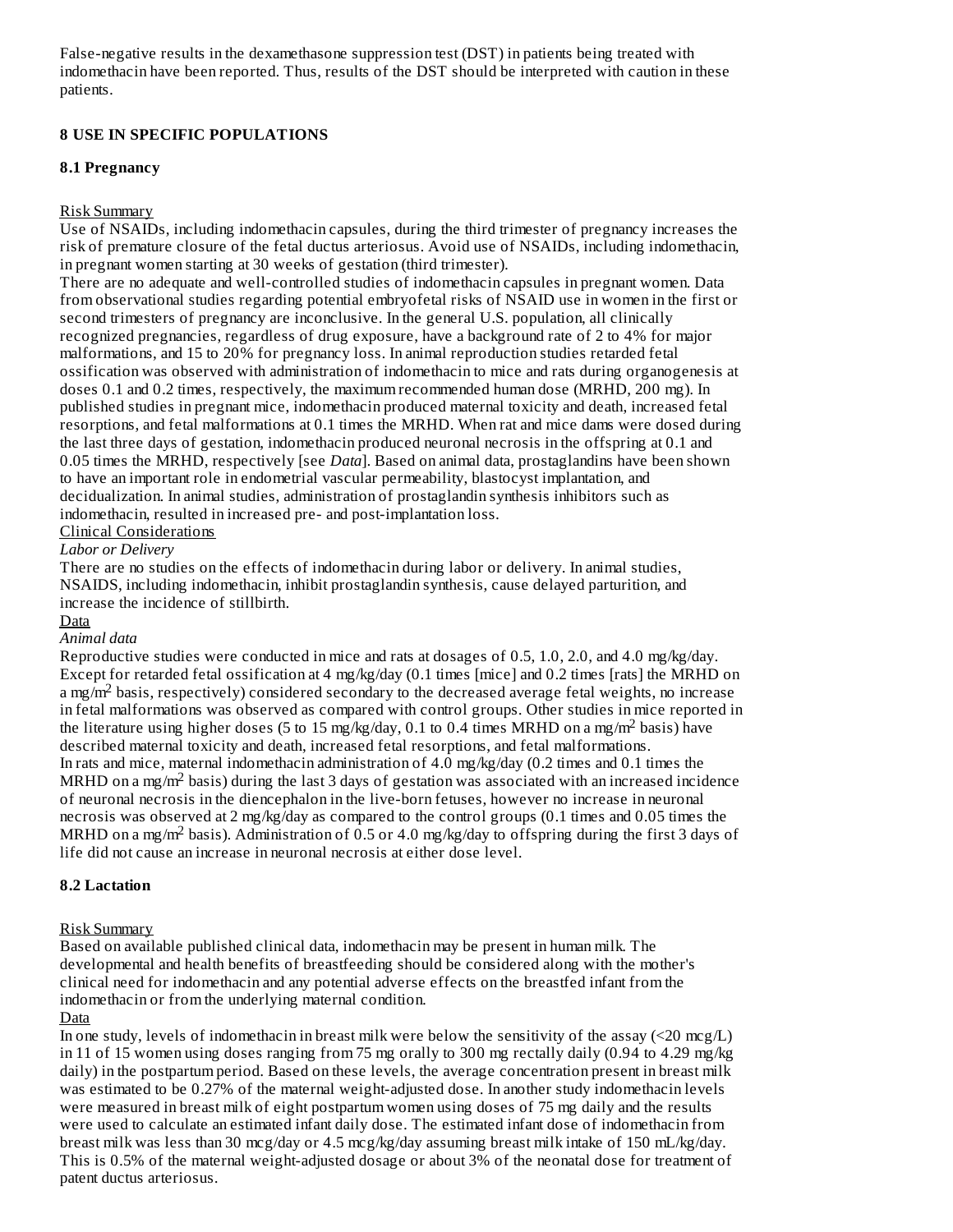#### **8.3 Females and Males of Reproductive Potential**

## **Infertility**

#### *Females*

Based on the mechanism of action, the use of prostaglandin-mediated NSAIDs, including indomethacin, may delay or prevent rupture of ovarian follicles, which has been associated with reversible infertility in some women. Published animal studies have shown that administration of prostaglandin synthesis inhibitors has the potential to disrupt prostaglandin-mediated follicular rupture required for ovulation. Small studies in women treated with NSAIDs have also shown a reversible delay in ovulation. Consider withdrawal of NSAIDs, including indomethacin, in women who have difficulties conceiving or who are undergoing investigation of infertility.

### **8.4 Pediatric Us e**

Safety and effectiveness in pediatric patients 14 years of age and younger has not been established. Indomethacin capsules should not be prescribed for pediatric patients 14 years of age and younger unless toxicity or lack of efficacy associated with other drugs warrants the risk.

In experience with more than 900 pediatric patients reported in the literature or to the manufacturer who were treated with indomethacin capsules, side effects in pediatric patients were comparable to those reported in adults. Experience in pediatric patients has been confined to the use of indomethacin capsules.

If a decision is made to use indomethacin for pediatric patients two years of age or older, such patients should be monitored closely and periodic assessment of liver function is recommended. There have been cases of hepatotoxicity reported in pediatric patients with juvenile rheumatoid arthritis, including fatalities. If indomethacin treatment is instituted, a suggested starting dose is 1 to 2 mg/kg/day given in divided doses. Maximum daily dosage should not exceed 3 mg/kg/day or 150 to 200 mg/day, whichever is less. Limited data are available to support the use of a maximum daily dosage of 4 mg/kg/day or 150 to 200 mg/day, whichever is less. As symptoms subside, the total daily dosage should be reduced to the lowest level required to control symptoms, or the drug should be discontinued.

### **8.5 Geriatric Us e**

Elderly patients, compared to younger patients, are at greater risk for NSAID-associated serious cardiovascular, gastrointestinal, and/or renal adverse reactions. If the anticipated benefit for the elderly patient outweighs these potential risks, start dosing at the low end of the dosing range, and monitor patients for adverse effects [*see Warnings and Precautions (5.1, 5.2, 5.3, 5.6, 5.13)*].

Indomethacin may cause confusion or, rarely, psychosis [*see Adverse Reaction (6.1)*]; physicians should remain alert to the possibility of such adverse effects in the elderly

Indomethacin and its metabolites are known to be substantially excreted by the kidneys, and the risk of adverse reactions to this drug may be greater in patients with impaired renal function. Because elderly patients are more likely to have decreased renal function, use caution in this patient population, and it may be useful to monitor renal function [*see Clinical Pharmacology (12.3)*].

#### **10 OVERDOSAGE**

Symptoms following acute NSAID overdosages have been typically limited to lethargy, drowsiness, nausea, vomiting, and epigastric pain, which have been generally reversible with supportive care. Gastrointestinal bleeding has occurred. Hypertension, acute renal failure, respiratory depression, and coma have occurred, but were rare [*see Warnings and Precautions (5.1, 5.2, 5.4, 5.6)*].

Manage patients with symptomatic and supportive care following an NSAID overdosage. There are no specific antidotes. Consider emesis and/or activated charcoal (60 to 100 grams in adults, 1 to 2 grams per kg of body weight in pediatric patients) and/or osmotic cathartic in symptomatic patients seen within four hours of ingestion or in patients with a large overdosage (5 to 10 times the recommended dosage). Forced diuresis, alkalinization of urine, hemodialysis, or hemoperfusion may not be useful due to high protein binding.

For additional information about overdosage treatment contact a poison control center (1-800-222- 1222).

## **11 DESCRIPTION**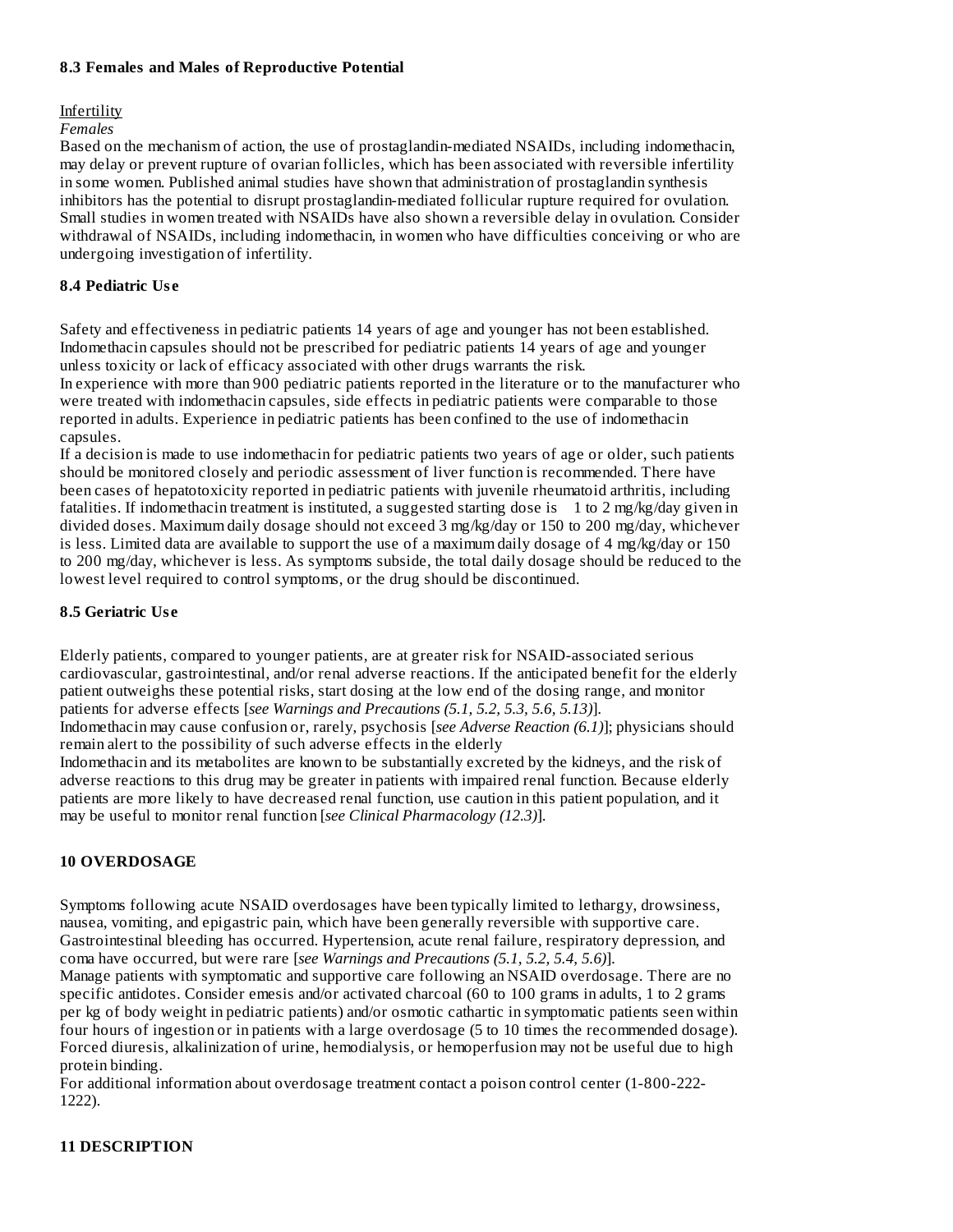Indomethacin Capsules, USP are nonsteroidal anti-inflammatory drugs, available as capsules containing 25 mg or 50 mg of indomethacin USP, administered for oral use. The chemical name is 1-(4 chlorobenzoyl)-5-methoxy-2-methyl-1H-indole-3-acetic acid. The molecular weight is 357.79. Its molecular formula is  $C_{19}H_{16}CINO_4$ , and it has the following chemical structure.



Indomethacin USP is a white to yellow crystalline powder. It is practically insoluble in water and sparingly soluble in alcohol, in chloroform and in ether. It has a pKa of 4.5 and is stable in neutral or slightly acidic media and decomposes in strong alkali.

The inactive ingredients in indomethacin capsules 25 mg or 50 mg include: lactose monohydrate, sodium lauryl sulfate, sodium starch glycolate, colloidal silicon dioxide, magnesium stearate. The hard gelatin shell consists of gelatin, titanium dioxide, FD & C Blue 1, D & C Yellow 10. The capsules are printed with black ink containing black iron oxide E172 dye.

## **12 CLINICAL PHARMACOLOGY**

### **12.1 Mechanism of Action**

Indomethacin has analgesic, anti-inflammatory, and antipyretic properties.

The mechanism of action of indomethacin capsules, like that of other NSAIDs, is not completely understood but involves inhibition of cyclooxygenase (COX-1 and COX-2).

Indomethacin is a potent inhibitor of prostaglandin synthesis *in vitro*. Indomethacin concentrations reached during therapy have produced *in vivo* effects. Prostaglandins sensitize afferent nerves and potentiate the action of bradykinin in inducing pain in animal models.

Prostaglandins are mediators of inflammation. Because indomethacin is an inhibitor of prostaglandin synthesis, its mode of action may be due to a decrease of prostaglandins in peripheral tissues.

#### **12.3 Pharmacokinetics**

#### Absorption

Following single oral doses of indomethacin capsules 25 mg or 50 mg, indomethacin is readily absorbed, attaining peak plasma concentrations of about 1 and 2 mcg/mL, respectively, at about 2 hours. Orally administered indomethacin capsules are virtually 100% bioavailable, with 90% of the dose absorbed within 4 hours. A single 50 mg dose of indomethacin oral suspension was found to be bioequivalent to a 50 mg indomethacin capsule when each was administered with food. With a typical therapeutic regimen of 25 mg or 50 mg three times a day, the steady-state plasma concentrations of indomethacin are an average 1.4 times those following the first dose.

Distribution

Indomethacin is highly bound to protein in plasma (about 99%) over the expected range of therapeutic plasma concentrations. Indomethacin has been found to cross the blood-brain barrier and the placenta, and appears in breast milk.

Elimination

*Metabolism:*

Indomethacin exists in the plasma as the parent drug and its desmethyl, desbenzoyl, and desmethyldesbenzoyl metabolites, all in the unconjugated form. Appreciable formation of glucuronide conjugates of each metabolite and of indomethacin are formed. *Excretion*

Indomethacin is eliminated via renal excretion, metabolism, and biliary excretion. Indomethacin undergoes appreciable enterohepatic circulation. About 60% of an oral dose is recovered in urine as drug and metabolites (26% as indomethacin and its glucuronide), and 33% is recovered in feces (1.5% as indomethacin). The mean half-life of indomethacin is estimated to be about 4.5 hours.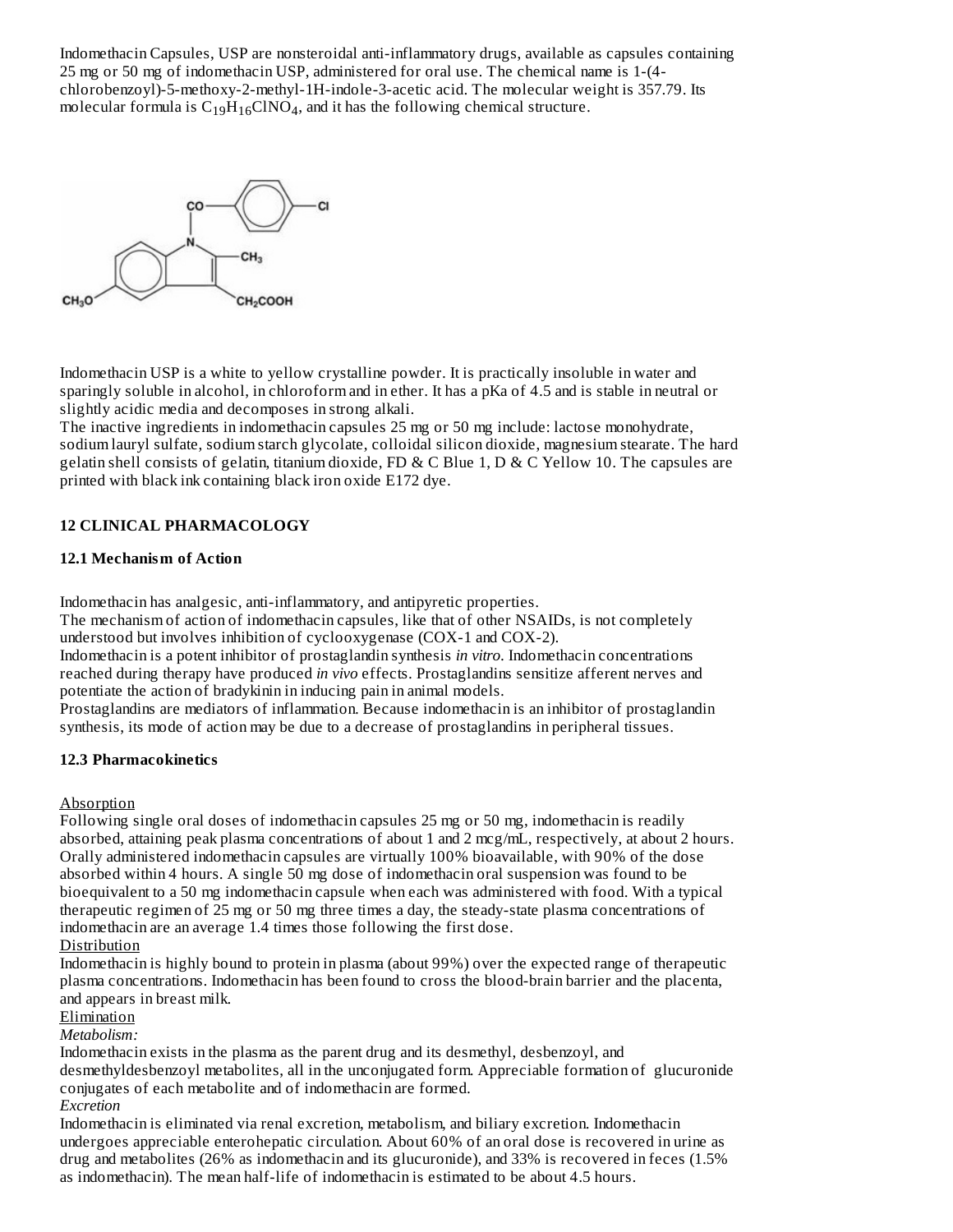## Specific Populations

*Pediatric:* The pharmacokinetics of indomethacin has not been investigated in pediatric patients. *Race:* Pharmacokinetic differences due to race have not been identified.

*Hepatic Impairment:* The pharmacokinetics of indomethacin has not been investigated in patients with hepatic impairment.

*Renal Impairment:* The pharmacokinetics of indomethacin has not been investigated in patients with renal impairment [*see Warnings and Precautions (5.6)*].

Drug Interaction Studies

## *Aspirin:*

In a study in normal volunteers, it was found that chronic concurrent administration of 3.6 g of aspirin per day decreases indomethacin blood levels approximately 20% [*see Drug Interactions (7)*]. When NSAIDs were administered with aspirin, the protein binding of NSAIDs were reduced, although the clearance of free NSAID was not altered. The clinical significance of this interaction is not known. See Table 2 for clinically significant drug interactions of NSAIDs with aspirin [*see Drug Interactions (7)*].

*Diflunisal:*

In normal volunteers receiving indomethacin, the administration of diflunisal decreased the renal clearance and significantly increased the plasma levels of indomethacin [*see Drug Interactions(7)*].

## **13 NONCLINICAL TOXICOLOGY**

## **13.1 Carcinogenesis & Mutagenesis & Impairment Of Fertility**

### **Carcinogenesis**

In an 81-week chronic oral toxicity study in the rat at doses up to 1 mg/kg/day (0.05 times the [MRHD] on a mg/m<sup>2</sup> basis), indomethacin had no tumorigenic effect. Indomethacin produced no neoplastic or hyperplastic changes related to treatment in carcinogenic studies in the rat (dosing period 73 to 110 weeks) and the mouse (dosing period 62 to 88 weeks) at doses up to 1.5 mg/kg/day (0.04 times [mice] and 0.07 times [rats] the MRHD on a mg/m<sup>2</sup> basis, respectively).

### Mutagenesis

Indomethacin did not have any mutagenic effect in in vitro bacterial tests and a series of *in vivo* tests including the host-mediated assay, sex-linked recessive lethal in Drosophila, and the micronucleus test in mice.

## Impairment of Fertility

Indomethacin at dosage levels up to 0.5 mg/kg/day had no effect on fertility in mice in a two generation reproduction study (0.01 times the MRHD on a mg/m<sup>2</sup> basis) or a two litter reproduction study in rats  $(0.02$  times the MRHD on a mg/m<sup>2</sup> basis).

## **14 CLINICAL STUDIES**

Indomethacin has been shown to be an effective anti-inflammatory agent, appropriate for long-term use in rheumatoid arthritis, ankylosing spondylitis, and osteoarthritis.

Indomethacin affords relief of symptoms; it does not alter the progressive course of the underlying disease.

Indomethacin suppresses inflammation in rheumatoid arthritis as demonstrated by relief of pain, and reduction of fever, swelling and tenderness. Improvement in patients treated with indomethacin for rheumatoid arthritis has been demonstrated by a reduction in joint swelling, average number of joints involved, and morning stiffness; by increased mobility as demonstrated by a decrease in walking time; and by improved functional capability as demonstrated by an increase in grip strength. Indomethacin may enable the reduction of steroid dosage in patients receiving steroids for the more severe forms of rheumatoid arthritis. In such instances the steroid dosage should be reduced slowly and the patients followed very closely for any possible adverse effects.

## **16 HOW SUPPLIED/STORAGE AND HANDLING**

Indomethacin capsules USP, 25 mg are size '3' hard gelatin capsules, with opaque light green cap imprinted with 'H' and opaque light green body imprinted with '103', containing white to off-white powder. They are supplied as follows: Bottles of 30 capsules MDC 31722-542-30<br>Bottles of 100 capsules NDC 31722-542-01  $B$ ottles of 100 capsules

| DUIULD UI IUU CUPDUILD   | $11DU - 31722 - 3722 - 91$ |
|--------------------------|----------------------------|
| Bottles of 500 capsules  | NDC 31722-542-05           |
| Bottles of 1000 capsules | NDC 31722-542-10           |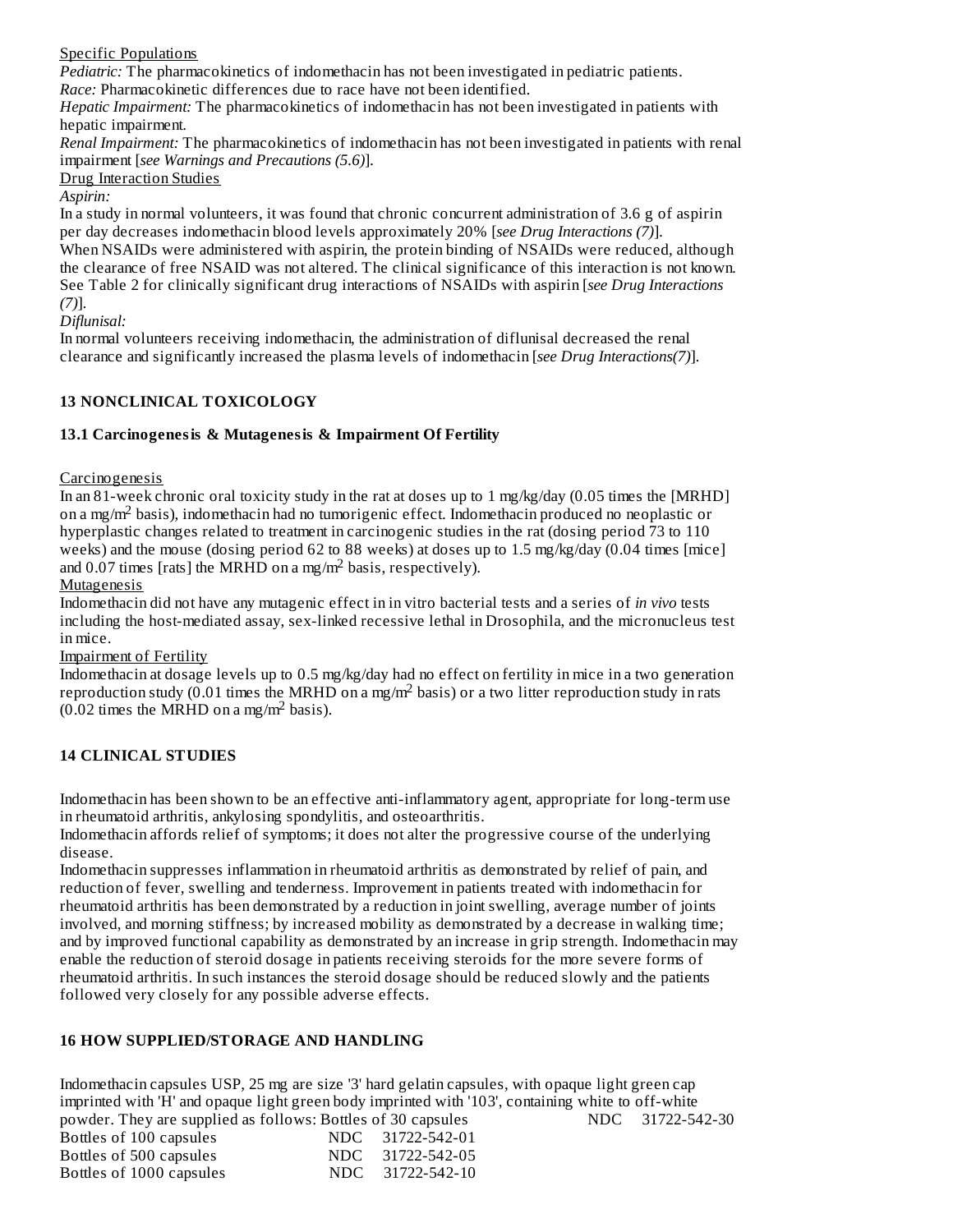Indomethacin capsules USP, 50 mg are size '1' hard gelatin capsules, with opaque light green cap imprinted with 'H' and opaque light green body imprinted with '104', containing white to off-white powder. They are supplied as follows: Bottles of 30 capsules NDC 31722-543-30

Bottles of 100 capsules NDC 31722-543-01 Bottles of 500 capsules NDC 31722-543-05 Bottles of 1000 capsules NDC 31722-543-10 Storage

Store at 20° to 25°C (68° to 77°F) [see USP Controlled Room Temperature]. Protect from light. Dispense in a tight, light-resistant container as defined in the USP using a child-resistant closure.

## **17 PATIENT COUNSELING INFORMATION**

Advise the patient to read the FDA-approved patient labeling (Medication Guide) that accompanies each prescription dispensed. Inform patients, families, or their caregivers of the following information before initiating therapy with indomethacin capsules and periodically during the course of ongoing therapy.

Cardiovascular Thrombotic Events

Advice patients to be alert for the symptoms of cardiovascular thrombotic events, including chest pain, shortness of breath, weakness, or slurring of speech, and to report any of these symptoms to their health care provider immediately [*see Warnings and Precautions (5.1)*].

Gastrointestinal Bleeding, Ulceration, and Perforation

Advise patients to report symptoms of ulcerations and bleeding, including epigastric pain, dyspepsia, melena, and hematemesis to their health care provider. In the setting of concomitant use of low-dose aspirin for cardiac prophylaxis, inform patients of the increased risk for and the signs and symptoms of GI bleeding [*see Warnings and Precautions (5.2)*].

## Hepatotoxicity

Inform patients of the warning signs and symptoms of hepatotoxicity (e.g., nausea, fatigue, lethargy, pruritus, diarrhea, jaundice, right upper quadrant tenderness, and "flu-like" symptoms). If these occur, instruct patients to stop indomethacin capsules and seek immediate medical therapy [*see Warnings and Precautions (5.3)*].

Heart Failure and Edema

Advice patients to be alert for the symptoms of congestive heart failure including shortness of breath, unexplained weight gain, or edema and to contact their healthcare provider if such symptoms occur [*see Warnings and Precautions (5.5*)].

Anaphylactic Reactions

Inform patients of the signs of an anaphylactic reaction (e.g., difficulty breathing, swelling of the face or throat). Instruct patients to seek immediate emergency help if these occur [*see Contraindications (4) and Warnings and Precautions (5.7)*].

Serious Skin Reactions

Advice patients to stop indomethacin capsules immediately if they develop any type of rash and to contact their healthcare provider as soon as possible [*see Warnings and Precautions (5.9)*]. Female Fertility

Advise females of reproductive potential who desire pregnancy that NSAIDs, including indomethacin, may be associated with a reversible delay in ovulation [*see Use in Specific Populations (8.3)*]. Fetal Toxicity

Inform pregnant women to avoid use of indomethacin capsules and other NSAIDs starting at 30 weeks gestation because of the risk of the premature closing of the fetal ductus

arteriosus [*see Warnings and Precautions (5.10) and Use in Specific Populations (8.1)*].

Avoid Concomitant Use of NSAIDs

Inform patients that the concomitant use of indomethacin capsules with other NSAIDs or salicylates (e.g., diflunisal, salsalate) is not recommended due to the increased risk of gastrointestinal toxicity, and little or no increase in efficacy [*see Warnings and Precautions (5.2) and Drug Interactions (7)*]. Alert patients that NSAIDs may be present in "over the counter" medications for treatment of colds, fever, or insomnia.

Use of NSAIDS and Low-Dose Aspirin

Inform patients not to use low-dose aspirin concomitantly with indomethacin capsules until they talk to their healthcare provider [*see Drug Interactions (7)*].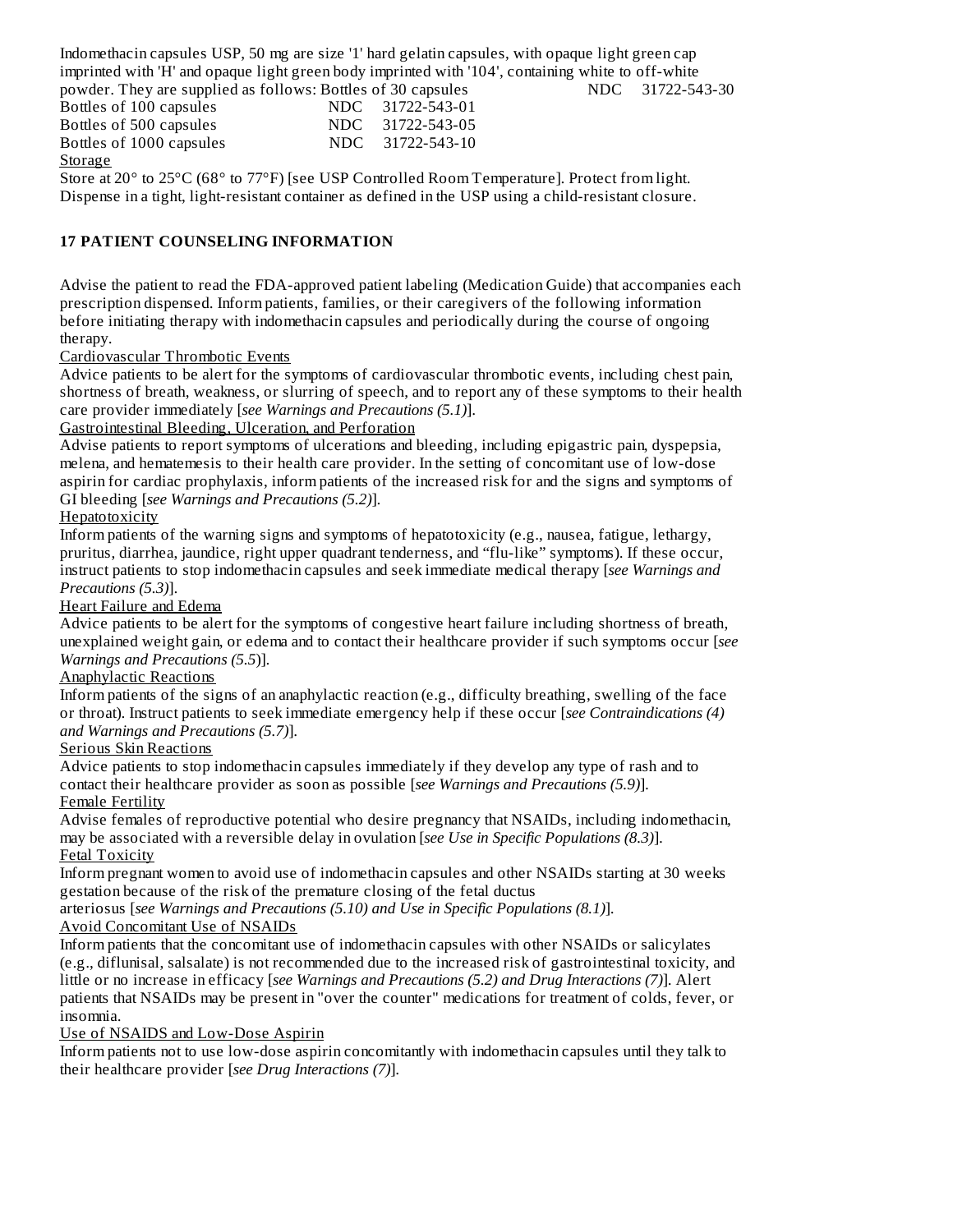

Manufactured for: Camber Pharmaceuticals, Inc. Piscataway, NJ 08854 By: **HETERO TM**HETERO LABS LIMITED Jeedimetla, Hyderabad – 500 055, India. Revised: November/2017

#### **MEDICATION GUIDE**

**Medication Guide for Nonsteroidal Anti-inflammatory Drugs (NSAIDs)What is the most important information I should know about medicines called Nonsteroidal Anti-inflammatory Drugs (NSAIDs)?**

**NSAIDs can caus e s erious side effects, including:**

**• Increas ed risk of a heart attack or stroke that can lead to death.** This risk may happen early in treatment and may increase:

o with increasing doses of NSAIDs

o with longer use of NSAIDs

**Do not take NSAIDs right before or after a heart surgery called a "coronary artery bypass graft (CABG)." Avoid taking NSAIDs after a recent heart attack, unless your healthcare provider tells** you to. You may have an increased risk of another heart attack if you take NSAIDs after a recent **heart attack.• Increas ed risk of bleeding, ulcers, and tears (perforation) of the esophagus (tube leading from the mouth to the stomach), stomach and intestines**:

o anytime during use

o without warning symptoms

o that may cause death

#### **The risk of getting an ulcer or bleeding increas es with:**

o past history of stomach ulcers, or stomach or intestinal bleeding with use of NSAIDs

o taking medicines called "corticosteroids", "anticoagulants", "SSRIs", or "SNRIs"

- o increasing doses of NSAIDs
- o longer use of NSAIDs
- o older age
- o longer use of NSAIDs
- o poor health
- o smoking
- o advanced liver disease
- o drinking alcohol

o bleeding problems

## **NSAIDs should only be us ed:**

o exactly as prescribed

o at the lowest dose possible for your treatment

o for the shortest time needed

#### **What are NSAIDs?**

NSAIDs are used to treat pain and redness, swelling, and heat (inflammation) from medical conditions such as different types of arthritis, menstrual cramps, and other types of short-term pain.

## **Who should not take NSAIDs?**

### **Do not take NSAIDs**:

• if you have had an asthma attack, hives, or other allergic reaction with aspirin or any other NSAIDs.

## • right before or after heart bypass surgery.

## **Before taking NSAIDS, tell your healthcare provider about all of your medical conditions,**

**including if you:**

- have liver or kidney problems
- have high blood pressure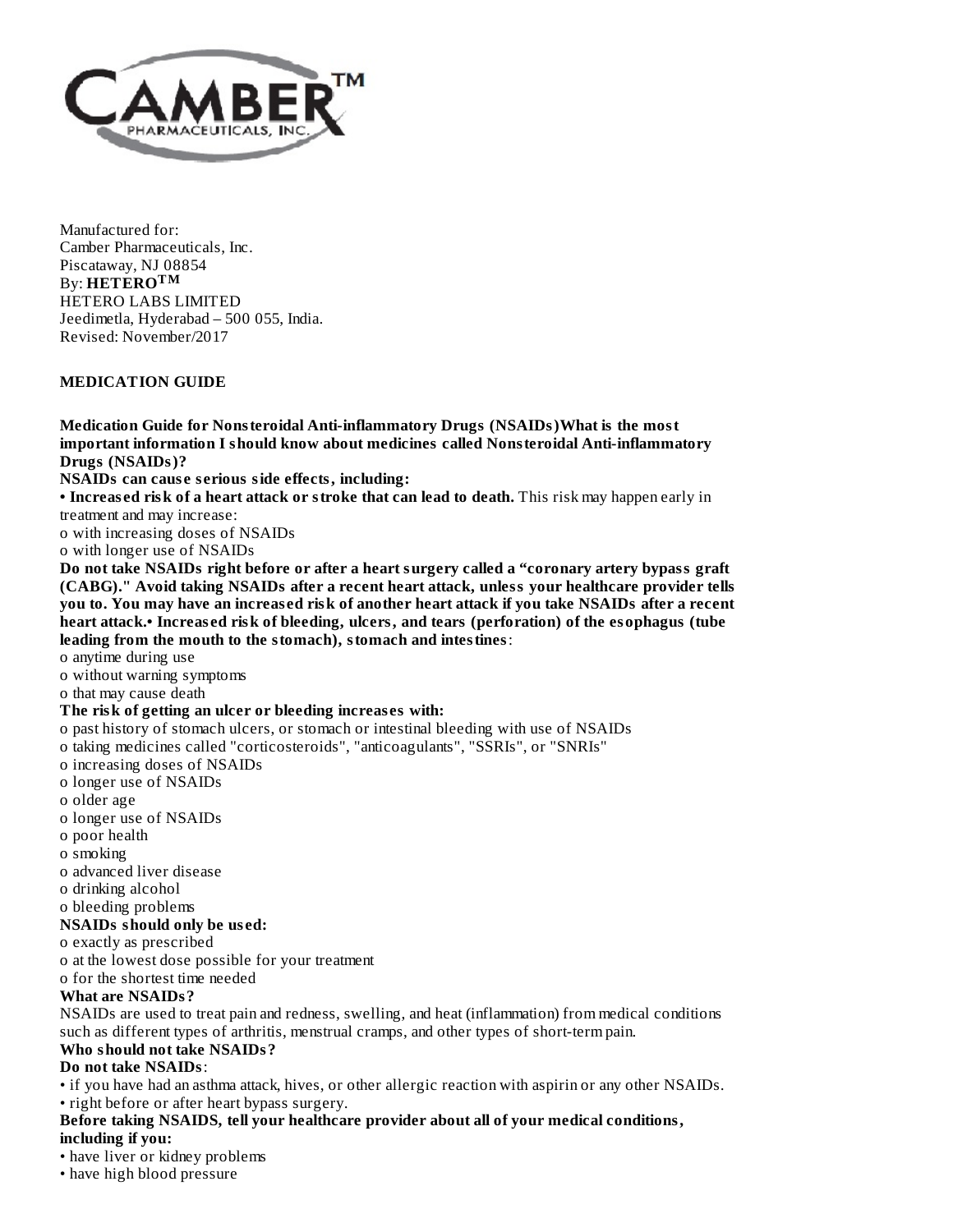• have asthma

•are pregnant or plan to become pregnant. Talk to your healthcare provider if you are considering taking NSAIDs during pregnancy. **You should not take NSAIDs after 29 weeks of pregnancy.**

• are breastfeeding or plan to breast feed.

**Tell your healthcare provider about all of the medicines you take, including pres cription or overthe¬-counter medicines, vitamins or herbal supplements.** NSAIDs and some other medicines can interact with each other and cause serious side effects. **Do not start taking any new medicine without talking to your healthcare provider first.**

## **What are the possible side effects of NSAIDs?**

**NSAIDs can caus e s erious side effects, including:**

#### **See "What is the most important information I should know about medicines called Nonsteroidal Anti-inflammatory Drugs (NSAIDs)?"**

- new or worse high blood pressure
- heart failure
- liver problems including liver failure
- kidney problems including kidney failure
- low red blood cells (anemia)
- life-threatening skin reactions
- life-threatening allergic reactions

• **Other side effects of NSAIDs include:**stomach pain, constipation, diarrhea, gas, heartburn, nausea, vomiting, and dizziness.

### **Get emergency help right away if you get any of the following symptoms:**

- shortness of breath or trouble breathing
- slurred speech
- chest pain
- swelling of the face or throat
- weakness in one part or side of your body

## **Stop taking your NSAID and call your healthcare provider right away if you get any of the**

## **following symptoms:**

- nausea
- vomit blood
- more tired or weaker than usual
- there is blood in your bowel movement or it is black and sticky like tar
- itching
- your skin or eyes look yellow
- unusual weight gain
- indigestion or stomach pain
- skin rash or blisters with fever
- flu-like symptoms
- swelling of the arms, legs, hands and feet

#### **If you take too much of your NSAID, call your healthcare provider or get medical help right away.**

These are not all the possible side effects of NSAIDs. For more information, ask your healthcare provider or pharmacist about NSAIDs.

Call your doctor for medical advice about side effects. You may report side effects to FDA at 1-800- FDA-1088.

## **Other information about NSAIDs**

• Aspirin is an NSAID but it does not increase the chance of a heart attack. Aspirin can cause bleeding in the brain, stomach, and intestines. Aspirin can also cause ulcers in the stomach and intestines.

• Some NSAIDs are sold in lower doses without a prescription (over-the counter). Talk to your

healthcare provider before using over-the-counter NSAIDs for more than 10 days.

## **General information about the safe and effective us e of NSAIDs**

Medicines are sometimes prescribed for purposes other than those listed in a Medication Guide. Do not use NSAIDs for a condition for which it was not prescribed. Do not give NSAIDs to other people, even if they have the same symptoms that you have. It may harm them.

If you would like more information about NSAIDs, talk with your healthcare provider. You can ask your pharmacist or healthcare provider for information about NSAIDs that is written for health professionals.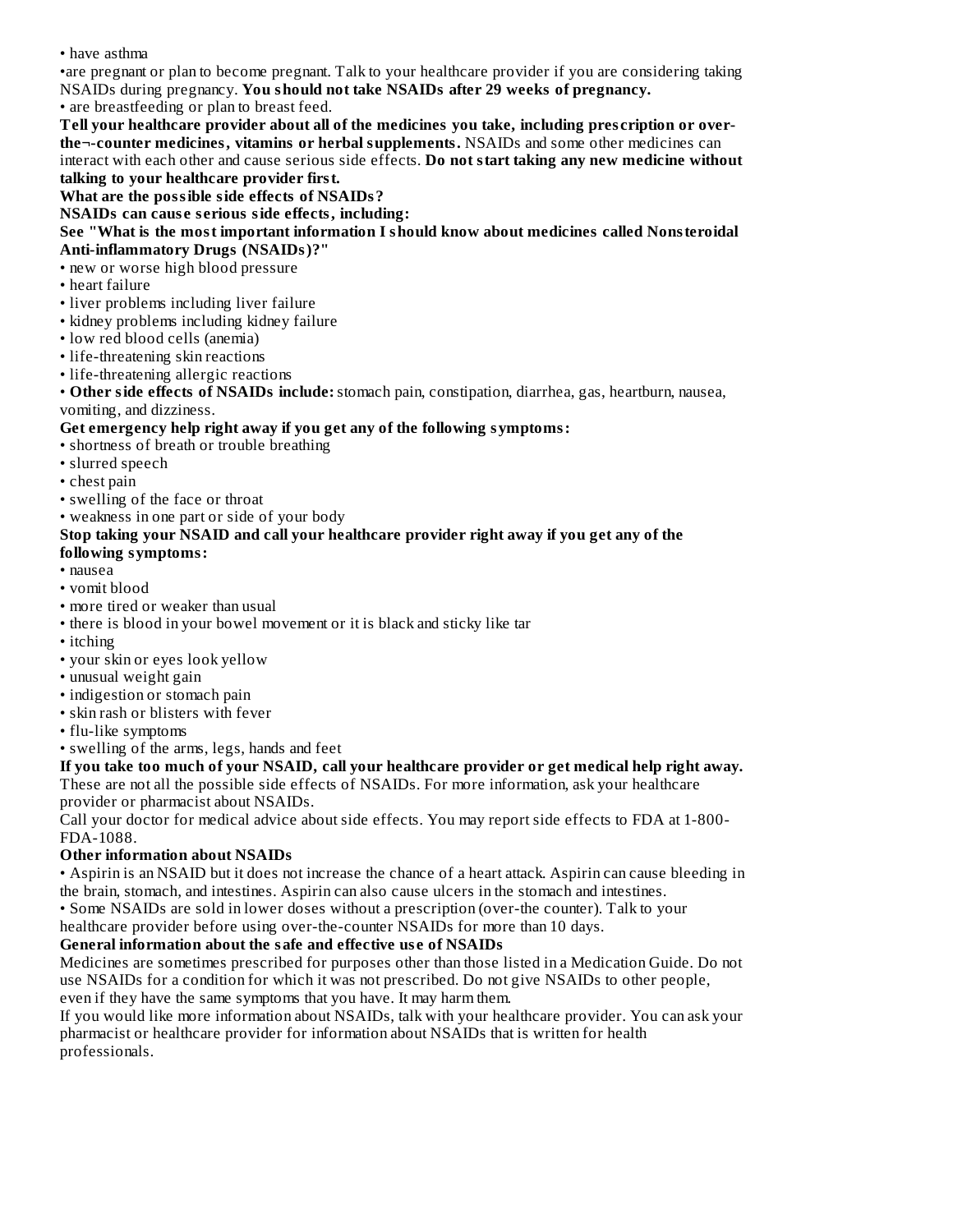

Manufactured for: Camber Pharmaceuticals, Inc. Piscataway, NJ 08854 By:**HETERO TM**HETERO LABS LIMITED Jeedimetla, Hyderabad – 500 055, India. This Medication Guide has been approved by the U.S. Food and Drug Administration. Revised: November 2017

## **PACKAGE LABEL.PRINCIPAL DISPLAY PANEL**

Indomethacin Capsules USP, 25 mg-30s Count



Indomethacin Capsules USP, 50 mg-30s Count



# **INDOMETHACIN** indomethacin capsule **Product Information**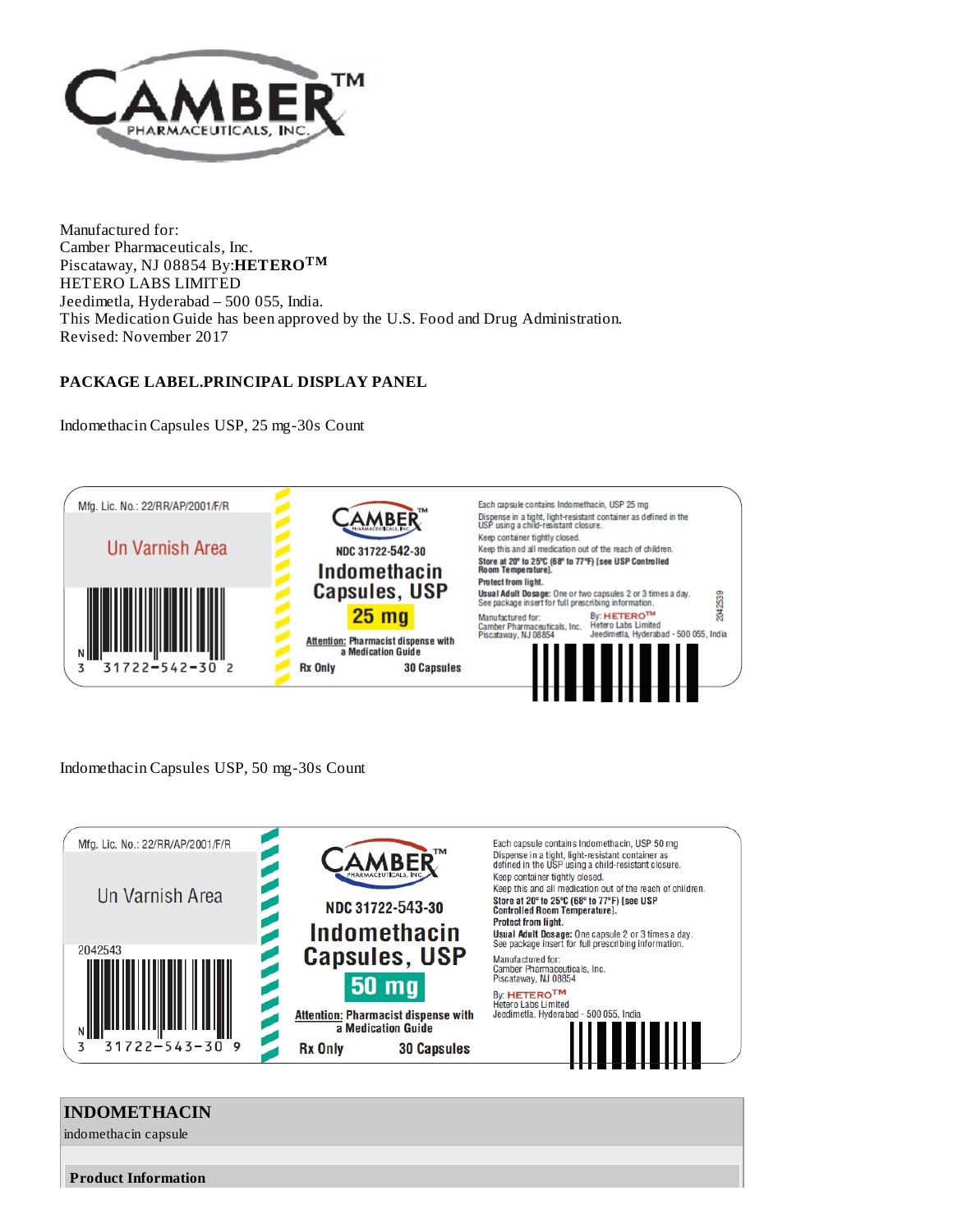| Product Type                                    |                                                    | HUMAN PRESCRIPTION DRUG                                             |       | Item Code (Source)  |                             |          | NDC:31722-542             |
|-------------------------------------------------|----------------------------------------------------|---------------------------------------------------------------------|-------|---------------------|-----------------------------|----------|---------------------------|
| <b>Route of Administration</b>                  | ORAL                                               |                                                                     |       |                     |                             |          |                           |
|                                                 |                                                    |                                                                     |       |                     |                             |          |                           |
|                                                 |                                                    |                                                                     |       |                     |                             |          |                           |
| <b>Active Ingredient/Active Moiety</b>          |                                                    |                                                                     |       |                     |                             |          |                           |
|                                                 |                                                    | <b>Ingredient Name</b>                                              |       |                     | <b>Basis of Strength</b>    |          | Strength                  |
|                                                 |                                                    | INDO METHACIN (UNII: XXE1CET956) (INDO METHACIN - UNII: XXE1CET956) |       |                     | <b>INDOMETHACIN</b>         |          | $25 \text{ mg}$           |
|                                                 |                                                    |                                                                     |       |                     |                             |          |                           |
|                                                 |                                                    |                                                                     |       |                     |                             |          |                           |
| <b>Inactive Ingredients</b>                     |                                                    |                                                                     |       |                     |                             |          |                           |
|                                                 |                                                    | <b>Ingredient Name</b>                                              |       |                     |                             |          | Strength                  |
| LACTOSE MONOHYDRATE (UNII: EWQ57Q8I5X)          |                                                    |                                                                     |       |                     |                             |          |                           |
| SODIUM LAURYL SULFATE (UNII: 368GB5141J)        |                                                    |                                                                     |       |                     |                             |          |                           |
|                                                 |                                                    | SODIUM STARCH GLYCOLATE TYPE A POTATO (UNII: 5856J3G2A2)            |       |                     |                             |          |                           |
| SILICON DIOXIDE (UNII: ETJ7Z6XBU4)              |                                                    |                                                                     |       |                     |                             |          |                           |
| MAGNESIUM STEARATE (UNII: 70097M6I30)           |                                                    |                                                                     |       |                     |                             |          |                           |
| GELATIN (UNII: 2G86QN327L)                      |                                                    |                                                                     |       |                     |                             |          |                           |
| TITANIUM DIO XIDE (UNII: 15FIX9 V2JP)           |                                                    |                                                                     |       |                     |                             |          |                           |
| FD&C BLUE NO. 1 (UNII: H3R47K3TBD)              |                                                    |                                                                     |       |                     |                             |          |                           |
| D&C YELLOW No. 10 (UNII: 35SW5USQ3G)            |                                                    |                                                                     |       |                     |                             |          |                           |
| FERROSOFERRIC OXIDE (UNII: XM0M87F357)          |                                                    |                                                                     |       |                     |                             |          |                           |
|                                                 |                                                    |                                                                     |       |                     |                             |          |                           |
|                                                 |                                                    |                                                                     |       |                     |                             |          |                           |
| <b>Product Characteristics</b>                  |                                                    |                                                                     |       |                     |                             |          |                           |
| Color                                           | GREEN (Light green)                                |                                                                     | Score |                     |                             | no score |                           |
| <b>Shape</b>                                    | <b>CAPSULE</b>                                     |                                                                     | Size  |                     |                             | 16 mm    |                           |
| Flavor                                          |                                                    |                                                                     |       | <b>Imprint Code</b> |                             | H;103    |                           |
| Contains                                        |                                                    |                                                                     |       |                     |                             |          |                           |
|                                                 |                                                    |                                                                     |       |                     |                             |          |                           |
|                                                 |                                                    |                                                                     |       |                     |                             |          |                           |
| <b>Packaging</b>                                |                                                    |                                                                     |       |                     |                             |          |                           |
| <b>Item Code</b><br>#                           |                                                    | <b>Package Description</b>                                          |       |                     | <b>Marketing Start Date</b> |          | <b>Marketing End Date</b> |
| 1 NDC:31722-542-30 12 in 1 CASE<br>$\mathbf{1}$ |                                                    | 30 in 1 BOTTLE; Type 0: Not a Combination Product                   |       | 05/19/2016          |                             |          |                           |
| 2 NDC:31722-542-01                              | 12 in 1 CASE                                       |                                                                     |       | 05/19/2016          |                             |          |                           |
| $\overline{2}$                                  |                                                    | 100 in 1 BOTTLE; Type 0: Not a Combination Product                  |       |                     |                             |          |                           |
| 3 NDC:31722-542-05   12 in 1 CASE               |                                                    |                                                                     |       | 05/19/2016          |                             |          |                           |
| 3                                               | 500 in 1 BOTTLE; Type 0: Not a Combination Product |                                                                     |       |                     |                             |          |                           |
| NDC:31722-542-10<br>4                           | 12 in 1 CASE<br>05/19/2016                         |                                                                     |       |                     |                             |          |                           |
| 4                                               |                                                    | 1000 in 1 BOTTLE; Type 0: Not a Combination Product                 |       |                     |                             |          |                           |
|                                                 |                                                    |                                                                     |       |                     |                             |          |                           |
|                                                 |                                                    |                                                                     |       |                     |                             |          |                           |
| <b>Marketing Information</b>                    |                                                    |                                                                     |       |                     |                             |          |                           |
| <b>Marketing Category</b>                       |                                                    | <b>Application Number or Monograph Citation</b>                     |       |                     | <b>Marketing Start Date</b> |          | <b>Marketing End Date</b> |
| <b>ANDA</b>                                     | ANDA091240                                         |                                                                     |       | 05/19/2016          |                             |          |                           |
|                                                 |                                                    |                                                                     |       |                     |                             |          |                           |
|                                                 |                                                    |                                                                     |       |                     |                             |          |                           |
| <b>INDOMETHACIN</b>                             |                                                    |                                                                     |       |                     |                             |          |                           |
|                                                 |                                                    |                                                                     |       |                     |                             |          |                           |
| indomethacin capsule                            |                                                    |                                                                     |       |                     |                             |          |                           |
|                                                 |                                                    |                                                                     |       |                     |                             |          |                           |
| <b>Product Information</b>                      |                                                    |                                                                     |       |                     |                             |          |                           |
| Product Type<br>HUMAN PRESCRIPTION DRUG         |                                                    |                                                                     |       | Item Code (Source)  |                             |          | NDC:31722-543             |
| <b>Route of Administration</b><br>ORAL          |                                                    |                                                                     |       |                     |                             |          |                           |
|                                                 |                                                    |                                                                     |       |                     |                             |          |                           |
|                                                 |                                                    |                                                                     |       |                     |                             |          |                           |
| <b>Active Ingredient/Active Moiety</b>          |                                                    |                                                                     |       |                     |                             |          |                           |
|                                                 |                                                    |                                                                     |       |                     |                             |          |                           |
|                                                 |                                                    |                                                                     |       |                     |                             |          |                           |